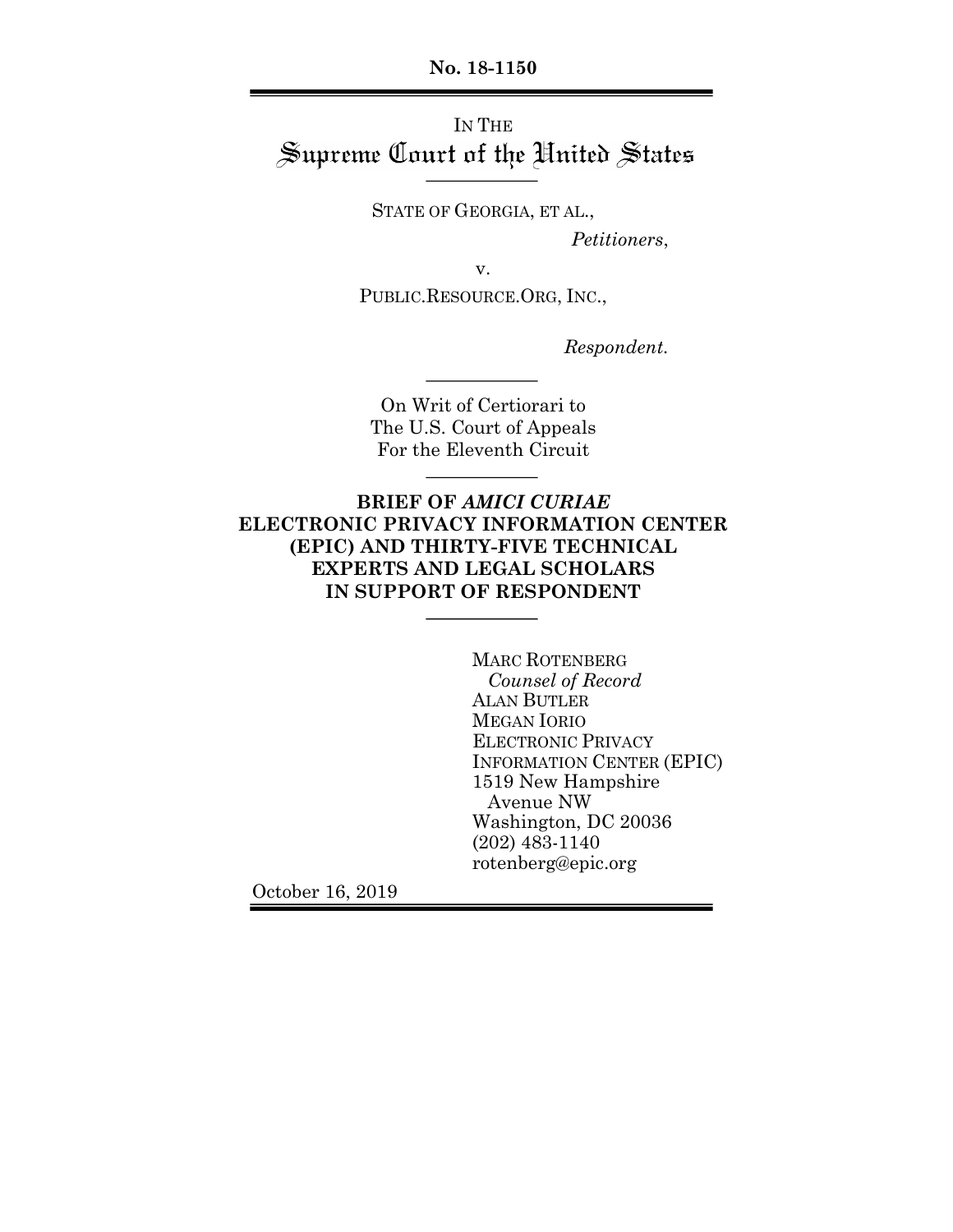# **TABLE OF CONTENTS**

|  | I. Democratic values require free access to                                                                                               |  |  |
|--|-------------------------------------------------------------------------------------------------------------------------------------------|--|--|
|  | II. Georgia's concerns about printing costs are<br>obsolete as internet publishing makes public<br>access to information cheap, easy, and |  |  |
|  |                                                                                                                                           |  |  |
|  |                                                                                                                                           |  |  |
|  |                                                                                                                                           |  |  |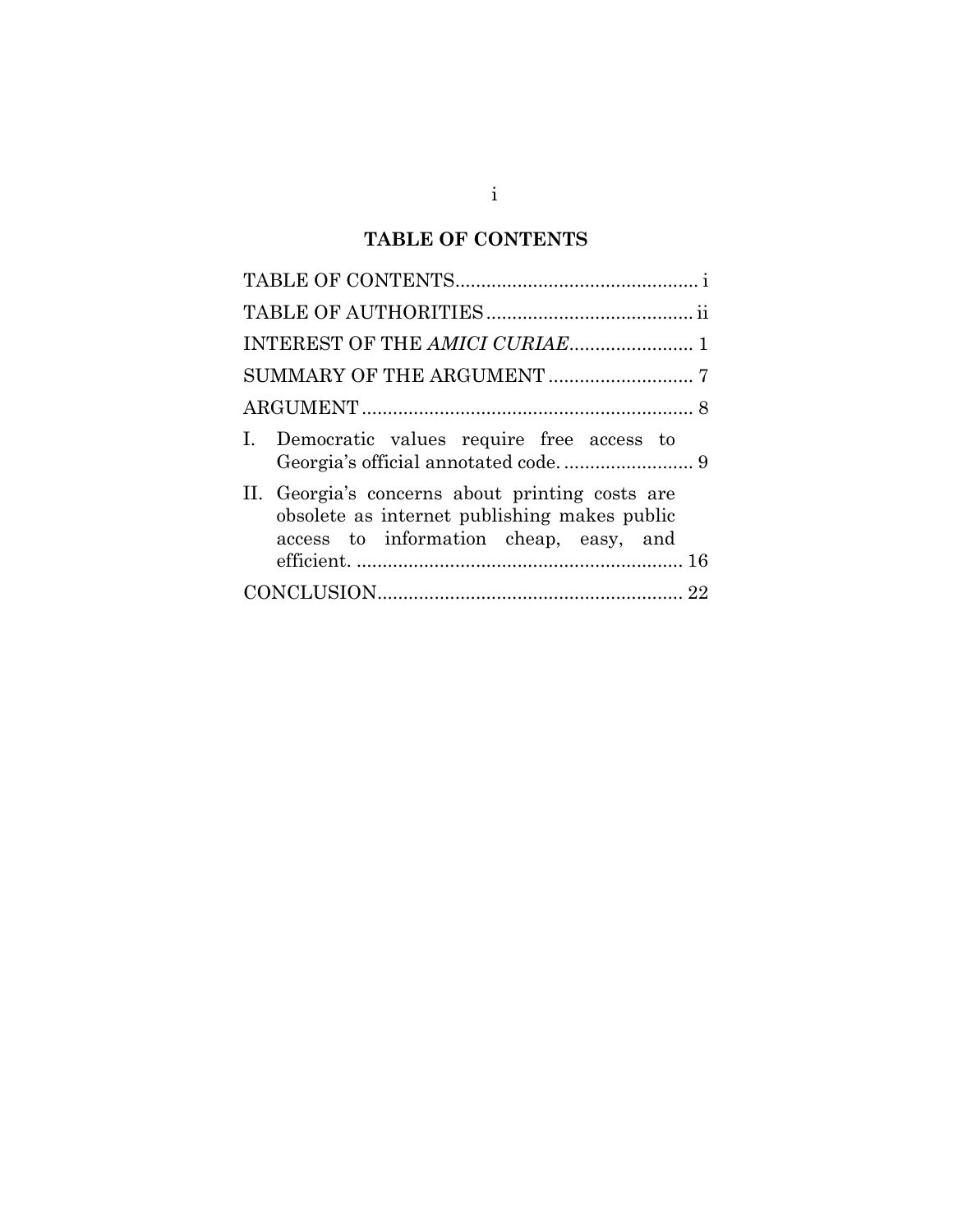# **TABLE OF AUTHORITIES**

# **CASES**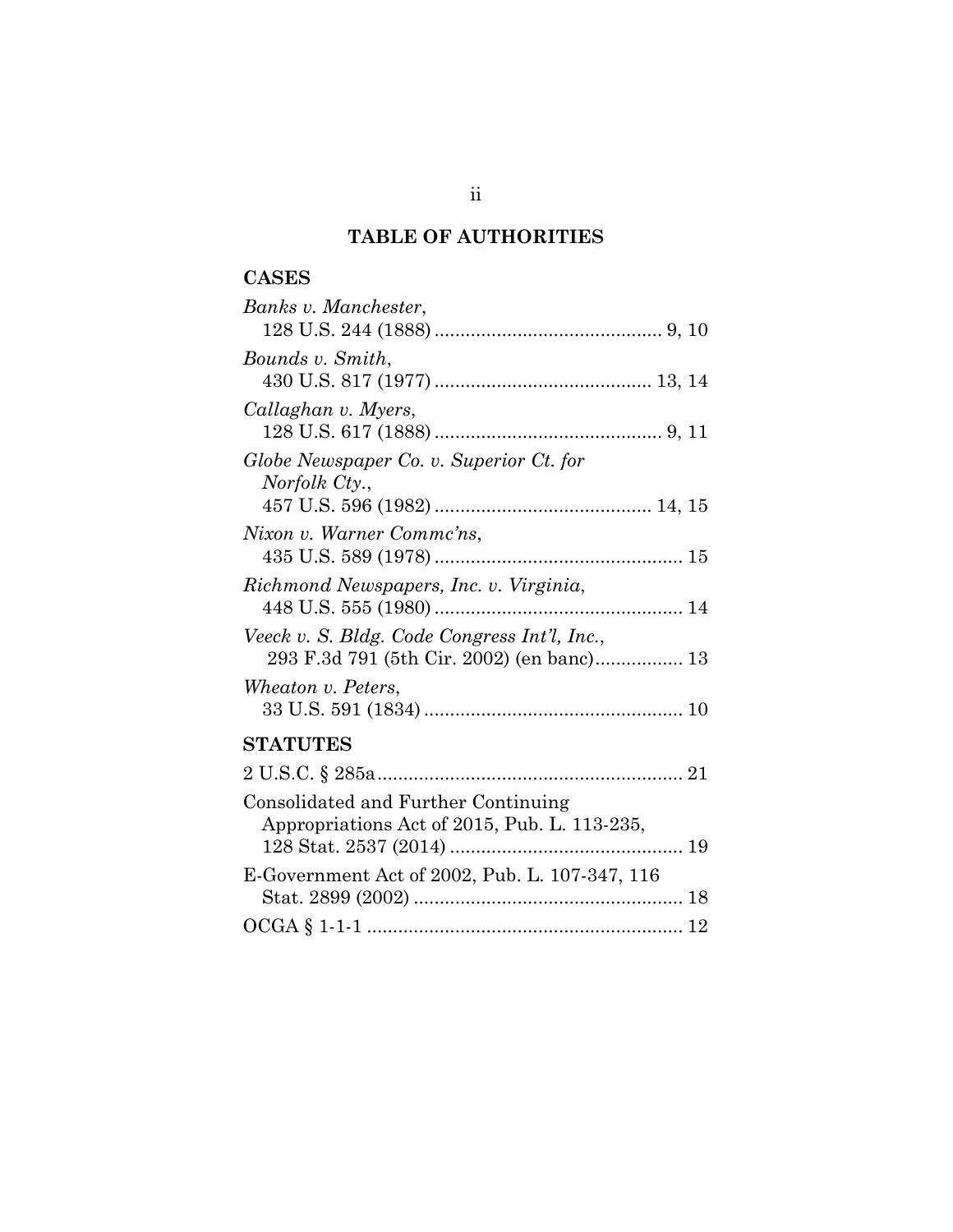# **OTHER AUTHORITIES**

| Ann M. Bartow, Open Access, Law, Knowledge,     |  |
|-------------------------------------------------|--|
| Copyrights, Dominance and Subordination, 10     |  |
| Lewis & Clark L. Rev. 869 (2006)  16            |  |
| Christine L. Borgman, From Gutenberg to the     |  |
| Global Information Infrastructure: Access to    |  |
| Information in the Networked World (2000) 8     |  |
| EPIC, Comments on Privacy and Access to         |  |
| Court Records, Public Access Ad Hoc             |  |
| Committee, Admin. Office of Penn. Courts        |  |
| 2                                               |  |
| EPIC, Comments on Privacy, Access and Court     |  |
| Records/Report and Recommendations of the       |  |
| Committee on Privacy and Court Records /        |  |
| Group Two, Letter to Florida Courts             |  |
| Concerning Group Two Privacy                    |  |
|                                                 |  |
| EPIC, Letter to Leadership of the House         |  |
| Judiciary Committee regarding the Hearing       |  |
| on the Federal Judiciary in the 21st Century:   |  |
| Ensuring the Public's Right of Access to the    |  |
|                                                 |  |
| EPIC, Public Comments on Privacy and Public     |  |
| Access to Electronic Case Files, Admin. Office  |  |
|                                                 |  |
|                                                 |  |
| Letter from Brewster Kahle, Digital Librarian & |  |
| Founder, Internet Archive, to Reps. Darrell     |  |
| Issa & Jerry Nadler, Subcomm. on Courts,        |  |
| Intellectual Prop. & the Internet of the H.     |  |
|                                                 |  |

iii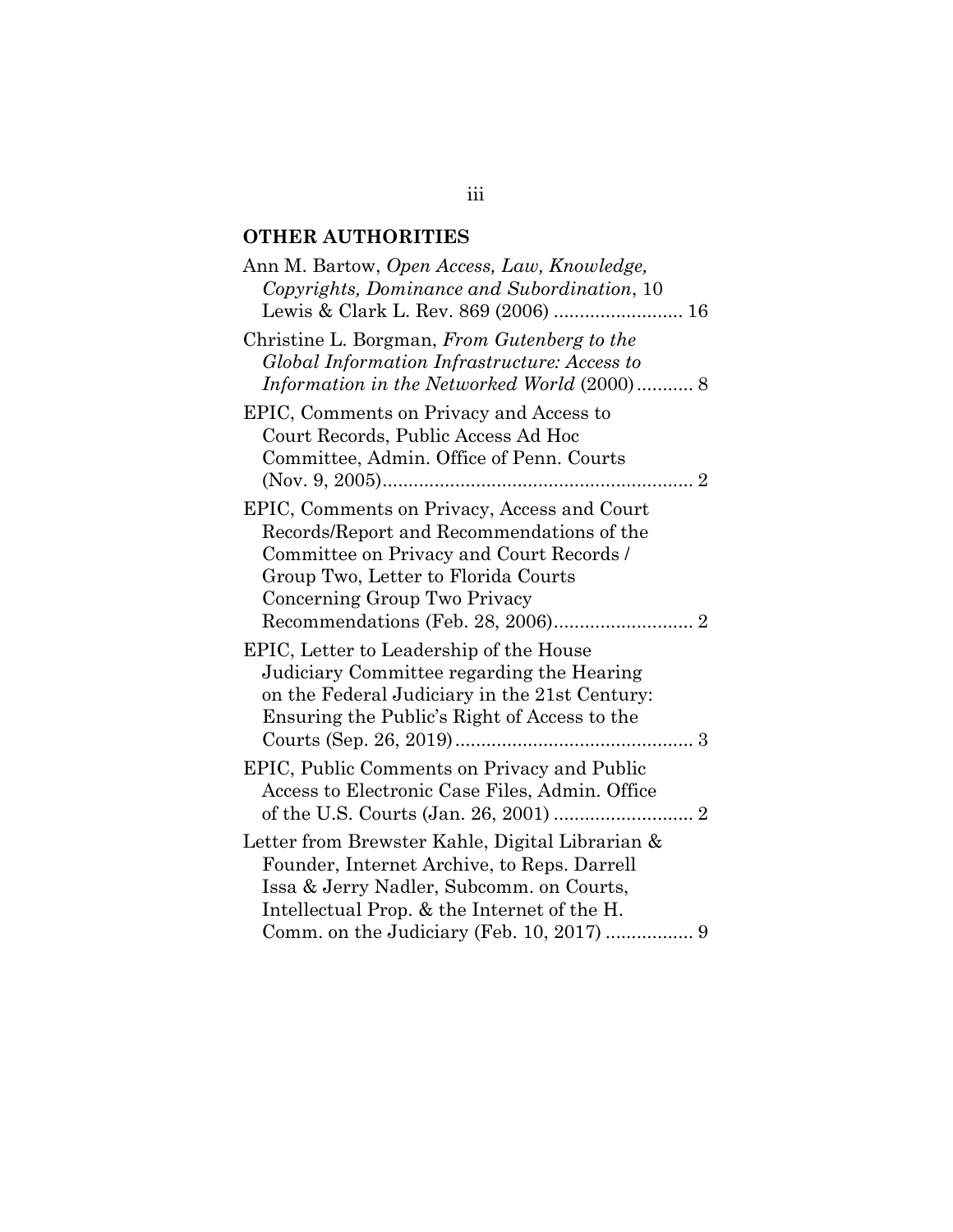| Memorandum from Marc Rotenberg, Dir., Wash.                                                    |
|------------------------------------------------------------------------------------------------|
| Office, Computer Professionals for Social                                                      |
| Responsibility ("CPSR"), Meeting on                                                            |
| Electronic Dissemination of Supreme Court                                                      |
| Opinions (1990)                                                                                |
| Nat'l Acad. Of Pub. Admin, Rebooting the<br>Government Printing Office: Keeping America        |
|                                                                                                |
| Office of the Law Revision Counsel, U.S. House<br>of Rep., About the United States Code and    |
|                                                                                                |
| Office of the Law Revision Counsel, U.S. House<br>of Rep., The United States Code - What It Is |
| $\ldots$ What It Isn't $\ldots$ And What It Could Be $\ldots$ 21                               |
| OMB Circular No. A-130, 50 Fed. Reg. 52,730                                                    |
| Pamela Samuelson, Reconceptualizing<br>Copyright's Merger Doctrine, 63 J. Copyright            |
| The Government Printing Office Improvement<br>Act of 1990: Hearing on H.R. 3849 Before the     |
| Subcomm. Procurement & Printing of the H.                                                      |
| Comm. on Admin., 101th Cong. 101–07 (1990)                                                     |
| (Testimony and Statement of Marc Rotenberg,<br>$\ldots$ 2                                      |
| U.S. Gov't Publ'n Office, GPO FY18-22 Strategic                                                |
|                                                                                                |
| U.S. Gov't Publ'n Office, U.S. Government                                                      |
|                                                                                                |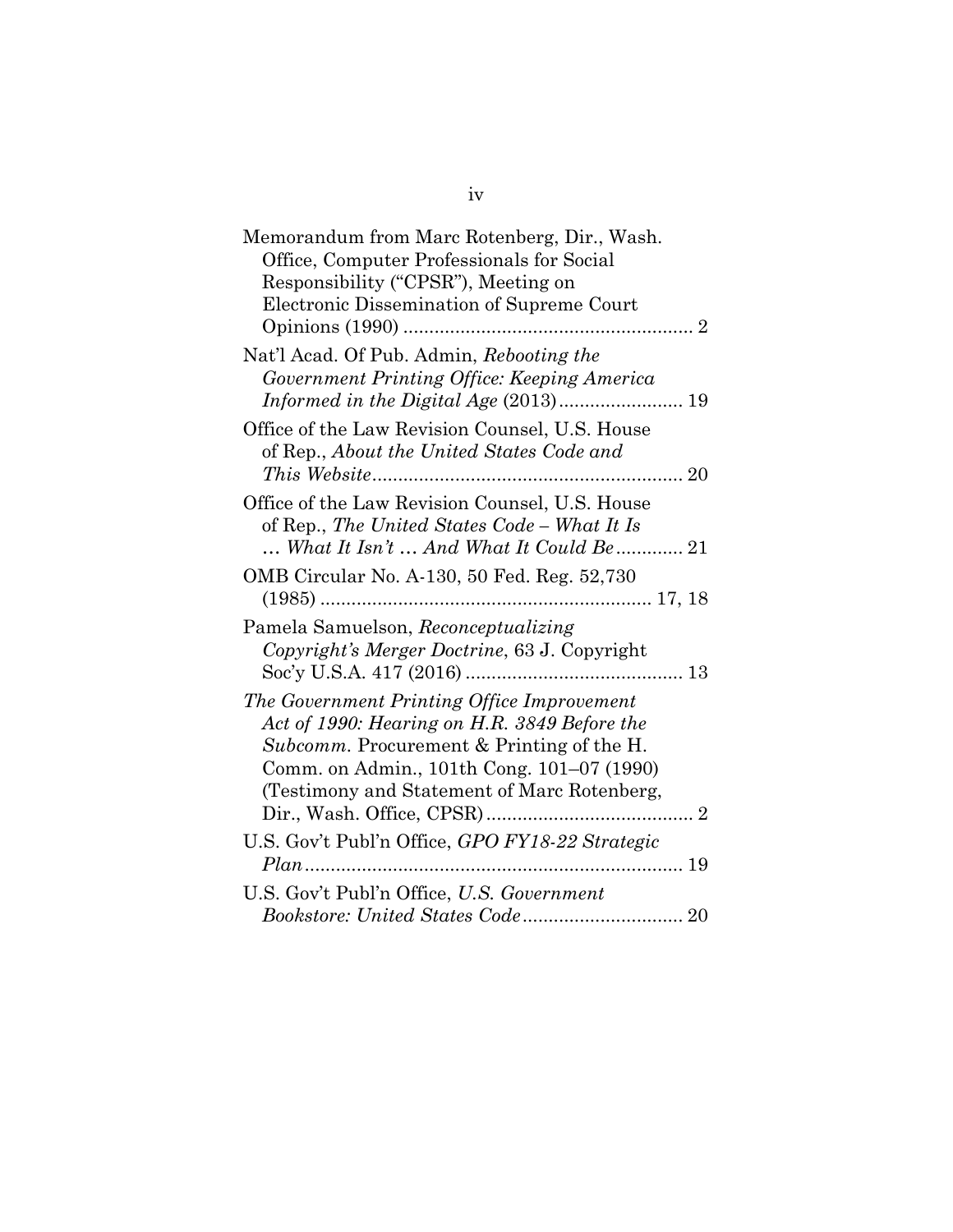#### **INTEREST OF THE** *AMICI CURIAE*

The Electronic Privacy Information Center (EPIC) is a public interest research center in Washington, D.C.1 EPIC was established in 1994 to focus public attention on emerging civil liberties issues, to promote government transparency, and to protect privacy, the First Amendment, and other constitutional values.

EPIC has filed numerous briefs before this Court over the past 25 years. *See, e.g.*, Brief of *Amici Curiae* EPIC et al., *Carpenter v. United States*, 138 S. Ct. 2206 (2018) (No. 16-402) (arguing that the rule adopted in *Smith v. Maryland* should not extend to warrantless collection of cell phone location data); Brief of *Amici Curiae* EPIC et al., *Packingham v. North Carolina*, 137 S. Ct. 1730 (2017) (No. 15-1194) (arguing for the right to access information on social media platforms); Brief of *Amici Curiae* EPIC et al., *Riley v. California*, 573 U.S. 373 (2014) (arguing that cell phones should not be subject to warrantless searches under the search incident to arrest exception); Brief of *Amicus Curiae* EPIC, *Florida v. Harris*, 568 U.S. 237 (2013) (arguing that the government bears the burden of establishing the reliability of new investigative techniques used in establishing probable cause for a search); Brief of *Amici Curiae* EPIC et al., *United States v. Jones*, 565 U.S. 400 (2012) (arguing that warrantless tracking of a car using a GPS device violates the Fourth Amendment).

<sup>&</sup>lt;sup>1</sup> Both parties consent to the filing of this brief. In accordance with Rule 37.6, the undersigned states that no monetary contributions were made for the preparation or submission of this brief, and this brief was not authored, in whole or in part, by counsel for a party.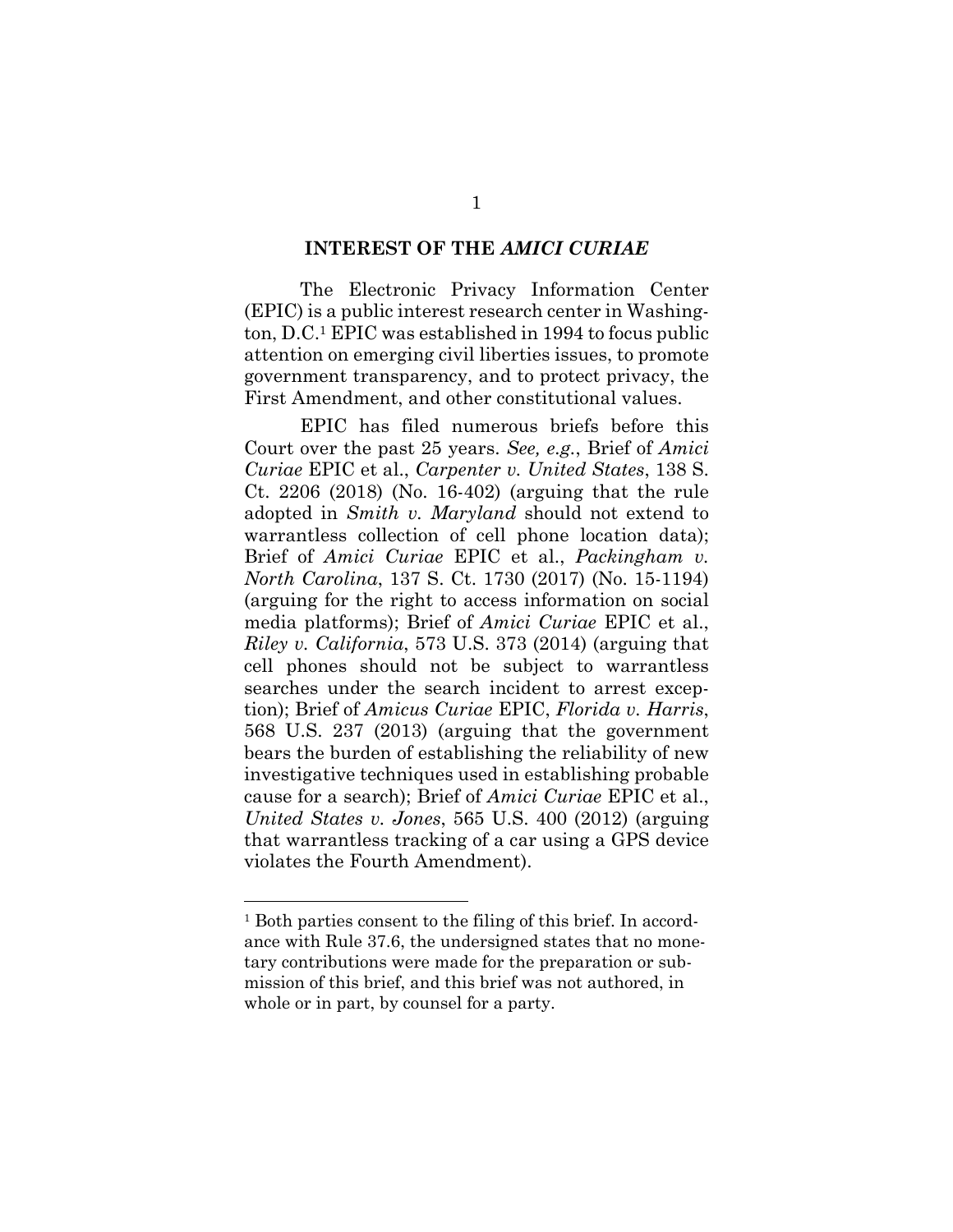EPIC, and its staff, have worked for almost thirty years to promote online access to judicial opinions and open access to government information. *See, e.g.,* Memorandum from Marc Rotenberg, Dir., Wash. Office, Computer Professionals for Social Responsibility ("CPSR"), Meeting on Electronic Dissemination of Supreme Court Opinions (1990);2 *The Government Printing Office Improvement Act of 1990: Hearing on H.R. 3849 Before the Subcomm.* Procurement & Printing of the H. Comm. on Admin., 101th Cong. 101–07 (1990) (Testimony and Statement of Marc Rotenberg, Dir., Wash. Office, CPSR) (supporting broader electronic dissemination of government information by the GPO, including electronic access to the Congressional Record, the Federal Register, and Supreme Court opinions);3 EPIC, Public Comments on Privacy and Public Access to Electronic Case Files, Admin. Office of the U.S. Courts (Jan. 26, 2001);4 EPIC, Comments on Privacy and Access to Court Records, Public Access Ad Hoc Committee, Admin. Office of Penn. Courts (Nov. 9, 2005);5 EPIC, Comments on Privacy, Access and Court Records/Report and Recommendations of the Committee on Privacy and Court Records / Group Two, Letter to Florida Courts Concerning Group Two Privacy Recommendations (Feb. 28, 2006);6 EPIC, Letter to Leadership of the House Judiciary Committee

<sup>2</sup> *Available at* https://epic.org/privacy/publicrecords/Rotenberg-memo-re-supreme-court-opinions.pdf.

<sup>3</sup> *Available at* https://epic.org/testimony/congress/Rotenberg-GPO-modernization-testimony.pdf.

<sup>4</sup> *Available at* https://epic.org/open\_gov/ecfcomments.html.

<sup>5</sup> A*vailable at* https://epic.org/privacy/publicrecords/paecfcomments.html.

<sup>6</sup> *Available at* https://epic.org/privacy/publicrecords/flgp222806.html.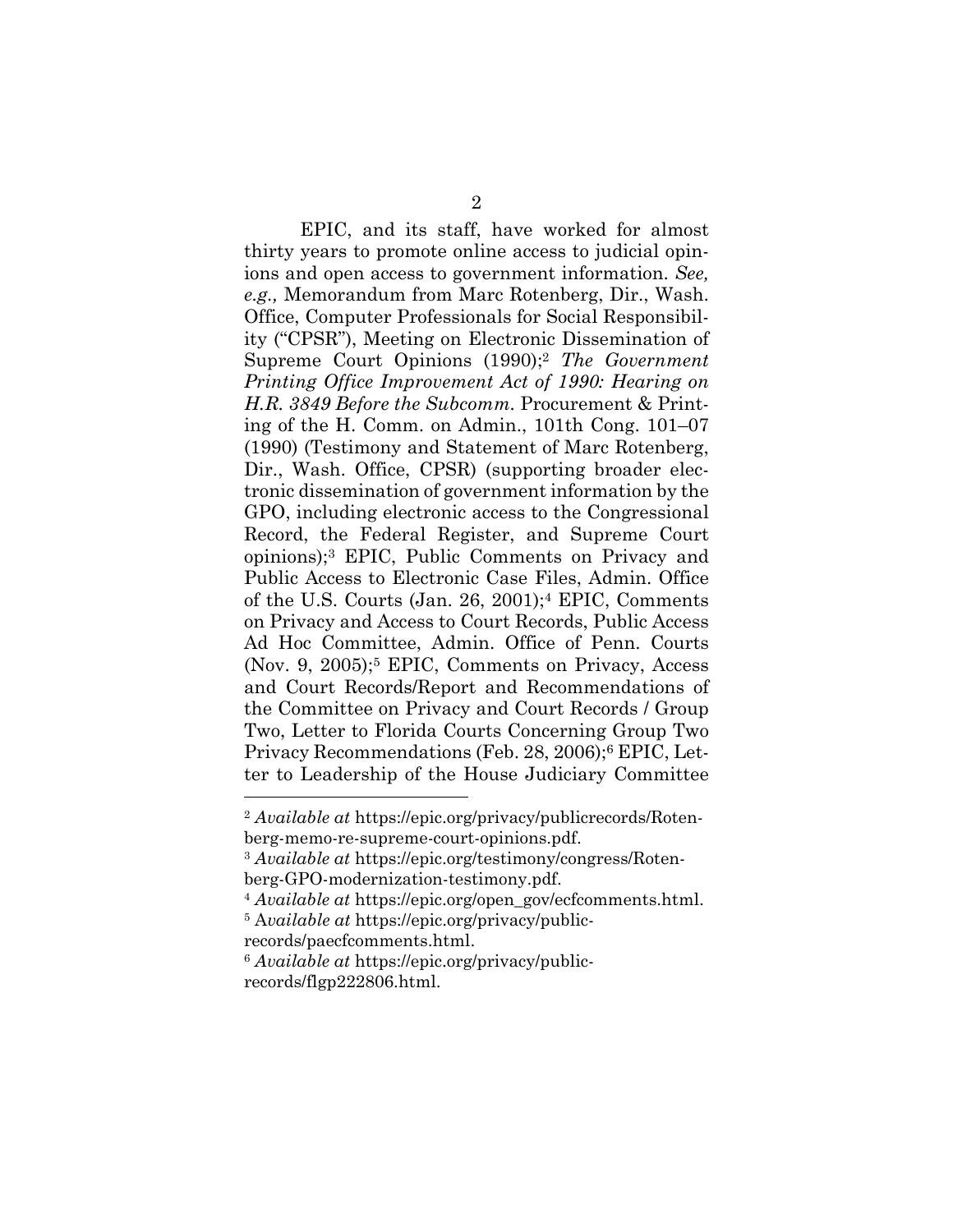regarding the Hearing on the Federal Judiciary in the 21st Century: Ensuring the Public's Right of Access to the Courts (Sep. 26, 2019) (noting that "EPIC supports the right of public access in all forms" because the right "enables the public to monitor government agencies and inquire into the operation of government").7 EPIC staff has also called on federal agencies to make statutes, regulations, adjudications, and relevant court documents freely available on agency websites. OMB Watch Working Grp. on Information, *Principles for Circular A-130* (Dec. 20, 1990); EPIC, Comments to the Office of Management and Budget on Circular No. A-130, Managing Information as a Strategic Resource  $(2015).8$ 

EPIC's brief is joined by the following distinguished experts in law, technology, and public policy.

#### **Legal Scholars and Technical Experts**

#### Ann M. Bartow

Director, Franklin Pierce Center for Intellectual Property and Professor of Law, University of New Hampshire School of Law

#### Rod Beckstrom

Founder and CEO, BECKSTROM

#### Francesca Bignami

Professor of Law, The George Washington University Law School

#### Christine L. Borgman

Distinguished Research Professor & Director, UCLA Center for Knowledge Infrastructures

<sup>7</sup> *Available at* https://epic.org/testimony/congress/EPIC-HJC-AccessToCourts-Sept2019.pdf.

<sup>8</sup> *Available at* https://epic.org/apa/comments/EPIC-A130- Comments.pdf.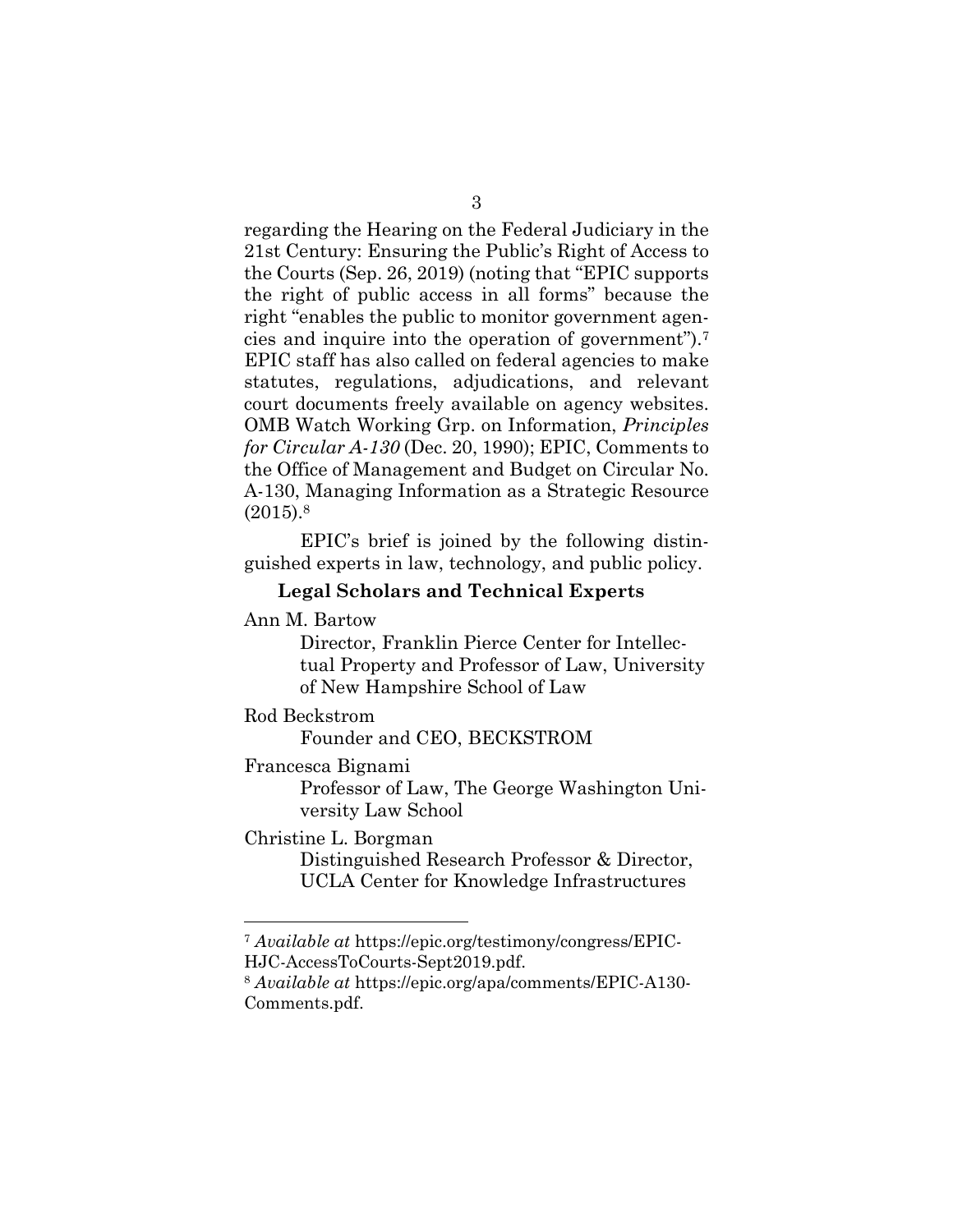Danielle Keats Citron

Professor of Law, Boston University School of Law; Vice President, Cyber Civil Rights Initiative

Jennifer Daskal

Associate Professor, American University Washington College of Law

Dr. Whitfield Diffie

Cynthia Dwork

Gordon McKay Professor of Computer Science, Harvard Radcliffe Alumnae Professor, Radcliffe Institute for Advanced Study

David J. Farber

Adjunct Professor of Internet Studies, Carnegie Mellon University

Addison Fischer

Founder and Chairman, Fischer International Corp.

Hon. David Flaherty

Former Information and Privacy Commissioner for British Columbia

Rush Holt Jr.

Jerry Kang

Korea Times—Hankook Ilbo Chair in Korean Am. Studies and Law, UCLA

Len Kennedy

EPIC Scholar-in-Residence

Lorraine G. Kisselburgh

Lecturer and Fellow, Discovery Park, Purdue University

Chris Larsen

Executive Chairman, Ripple Inc.

4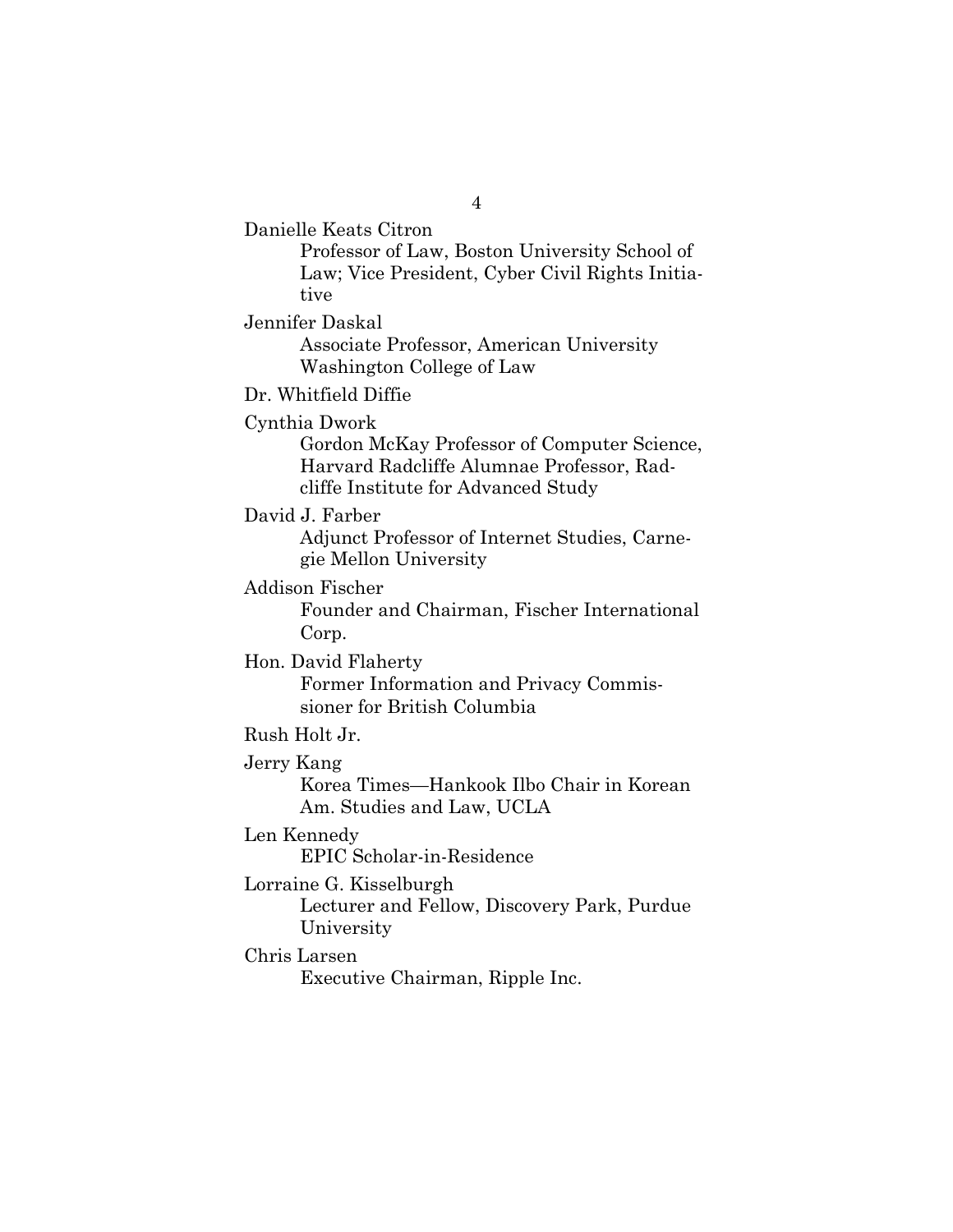Harry R. Lewis Gordon McKay Professor of Computer Science, Harvard University Gary T. Marx Professor Emeritus of Sociology, MIT Roger McNamee Elevation Partners Mary Minow Library Law Consultant Dr. Pablo Garcia Molina Adjunct Professor, Georgetown University Dr. Peter G. Neumann Chief Scientist, SRI International Computer Science Lab Deborah C. Peel, M.D. President of Patient Privacy Rights Dr. Stephanie Perrin President, Digital Discretion, Inc. Dr. Bilyana Petkova Affiliate Scholar, Yale Information Society Project Bruce Schneier Fellow and Lecturer, Harvard Kennedy School Dr. Barbara Simons IBM Research (retired) Nadine Strossen John Marshall Harlan II Professor of Law, New York Law School Sherry Turkle Abby Rockefeller Mauzé Professor of the Social Studies of Science and Technology, Program in Science, Technology, and Society, MIT

5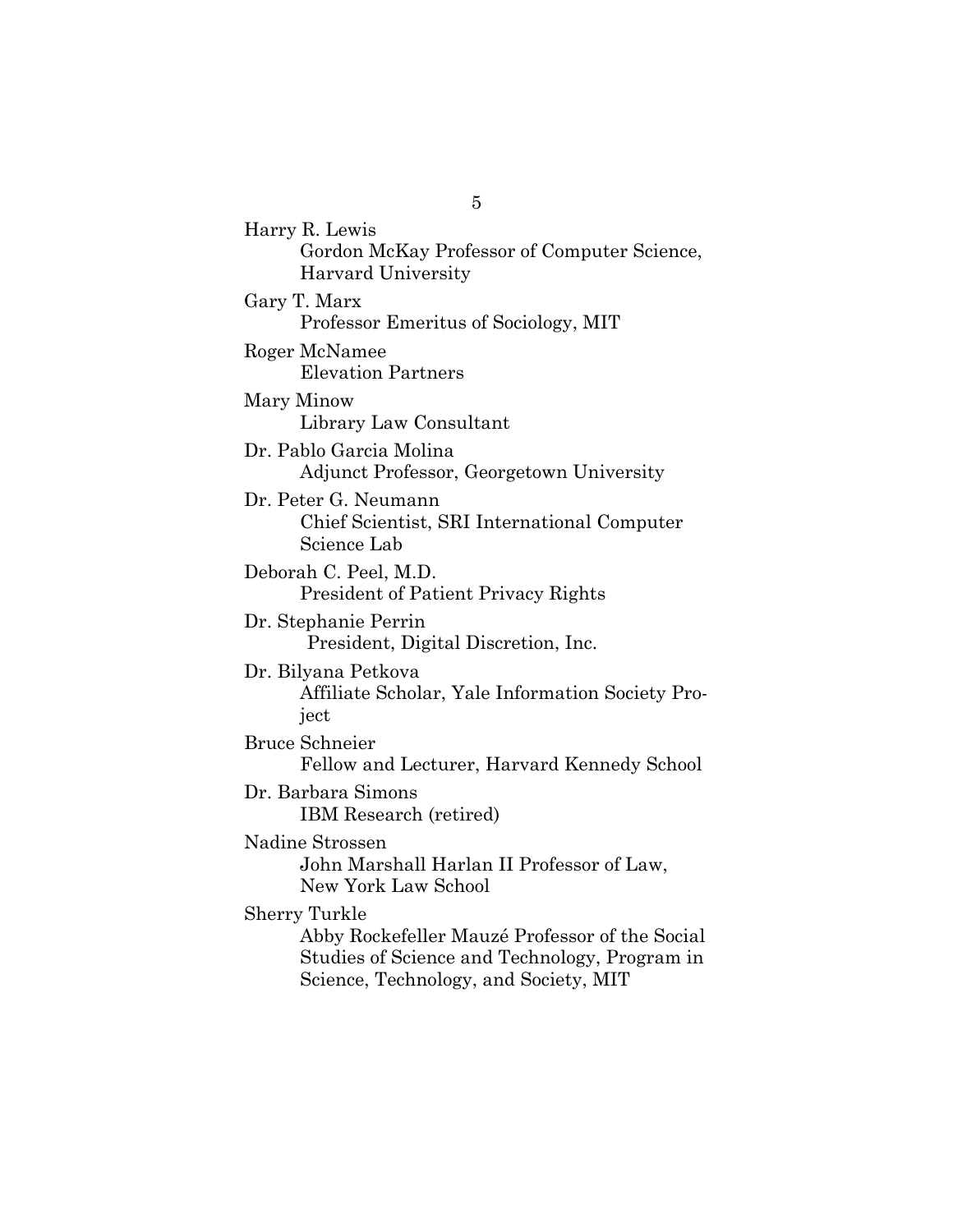Edward G. Viltz President, Global Charter Consultants Paul Vixie Chairman & CEO, Farsight Security, Inc. Anne L. Washington Assistant Professor of Data Policy, NYU Steinhardt School Jim Waldo Gordon McKay Professor of the Practice of Computer Science, John A. Paulson School of Engineering and Applied Sciences, Harvard University Christopher Wolf Board Chair, Future of Privacy Forum Shoshana Zuboff Charles Edward Wilson Professor of Business Administration, Emerita, Harvard Business School (Affiliations are for identification only)

6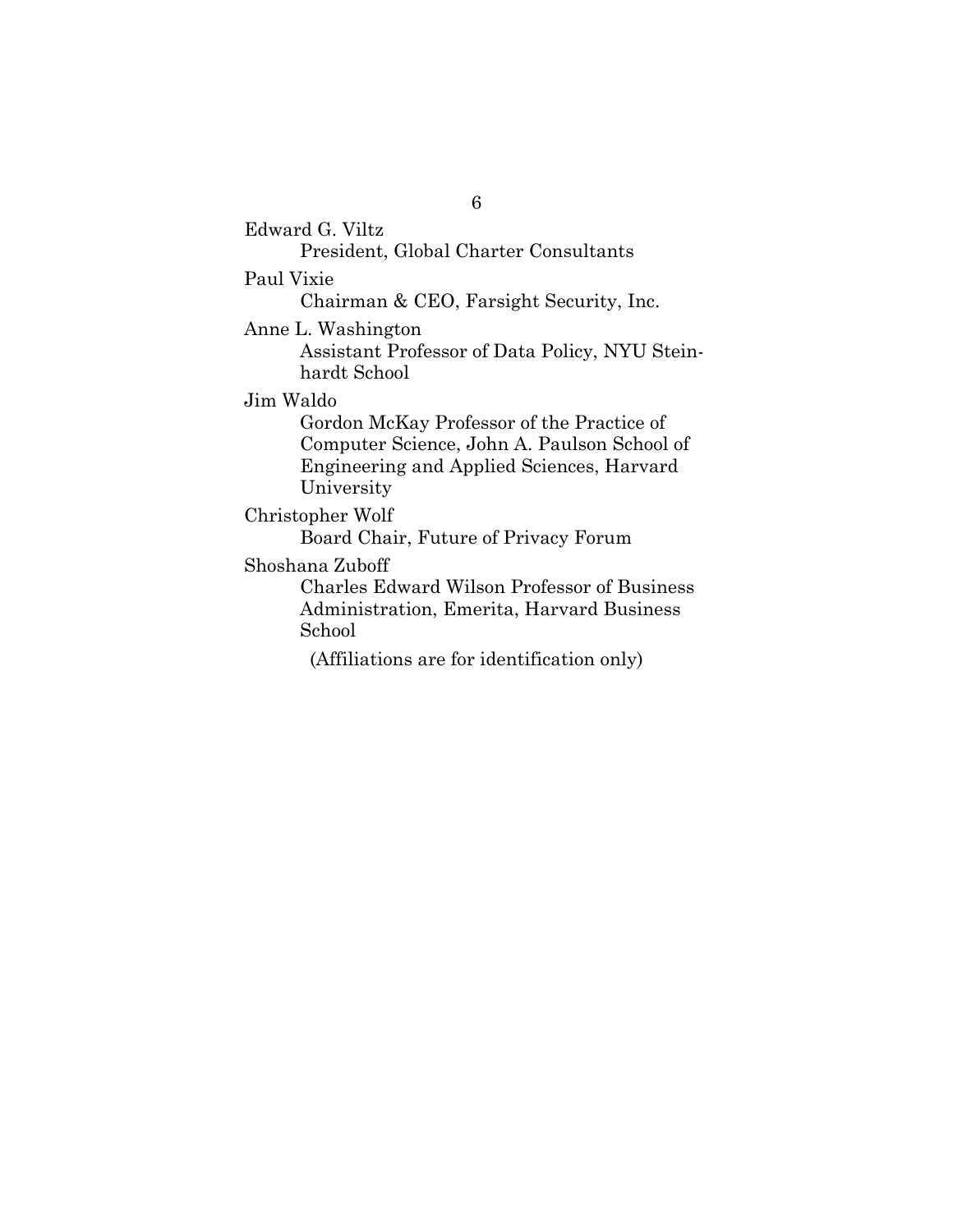## **SUMMARY OF THE ARGUMENT**

Public access to the law is necessary in a democratic society. As this Court has stated repeatedly, access to the law is broader than access to judicial opinions and statutory text; meaningful knowledge of the law facilitates public debate and access to justice. The advent of the Internet has made possible the rapid, widespread, and inexpensive distribution of legislative and judicial materials. At this moment in history, the official law of the states should be freely available to the public. But the state of Georgia has chosen to limit public access to the authoritative source of state law. The state argues that it can hold copyright in the Official Code of Georgia Annotated; yet, both courts and litigators view the annotations contained in the Official Code as an authoritative source for statutory interpretation.

This Court recognized in *Banks v. Manchester* that the public has a right of free access to the "whole work" of State agents, such as the Georgia legislature, that make the law. This right is recognized as a matter of "public policy." Constitutional and common law rights of access to judicial proceedings and materials further militate against upholding a copyright in the state's official annotated code. Fairness and judicial efficiency also weigh in favor of free access to Georgia's law.

The Court should reject Georgia's archaic argument that publishing costs justify the state's copyright claim. Digital publishing is now far cheaper, easier, and efficient than printing large legal tomes. For more than thirty years, the federal government has worked to ensure that government materials, including legal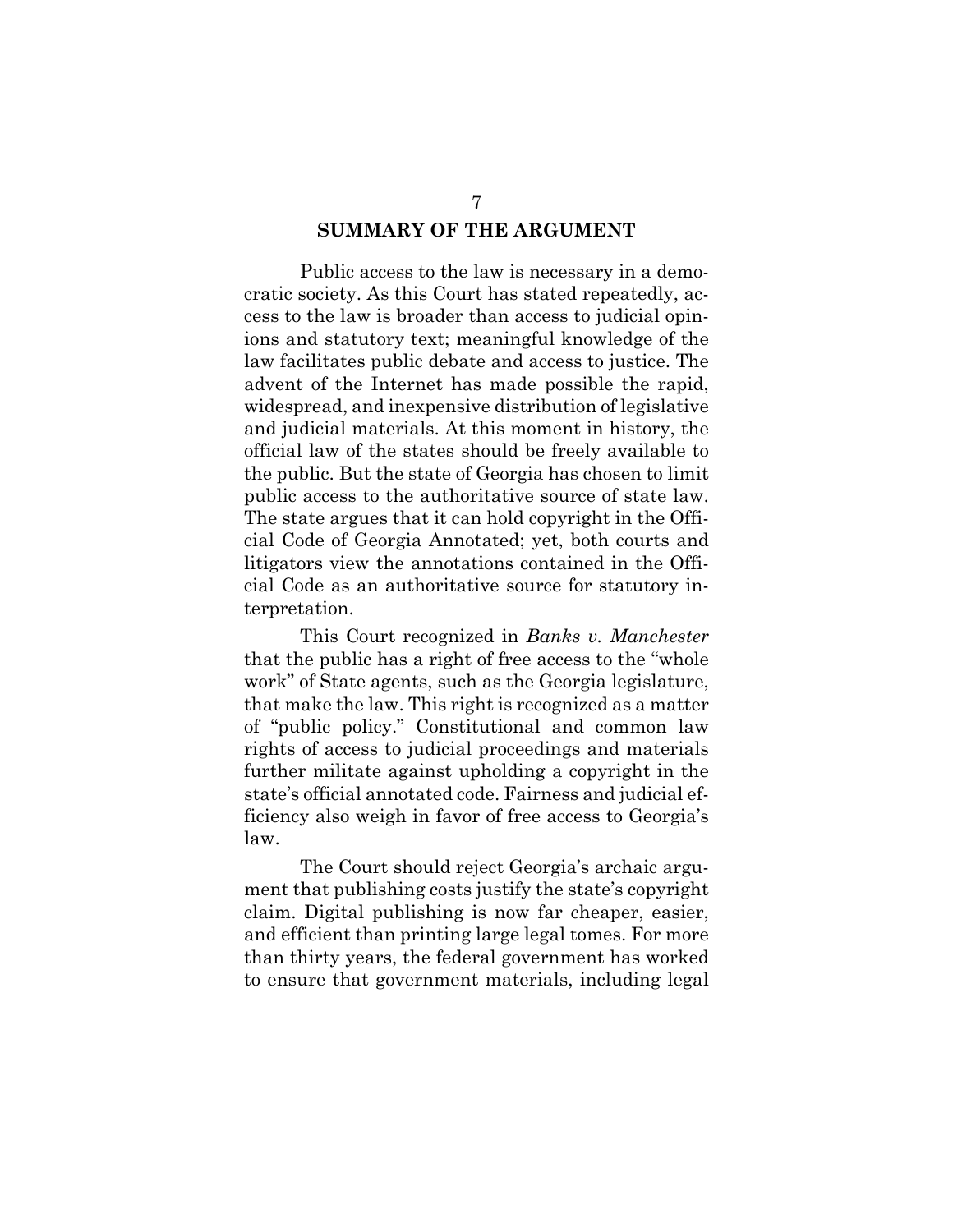materials, are broadly accessible to the public; the states should do the same.

#### **ARGUMENT**

In 2000, Christine L. Borgman, an Information Studies professor at UCLA, described two possible futures for information technology's effect on access to information. In one scenario, new technology would "lead to radically different models of information access:" most print publications would cease; electronic publication would become the norm; authors would become less dependent on publishers, and information seekers less dependent on libraries. Christine L. Borgman, *From Gutenberg to the Global Information Infrastructure: Access to Information in the Networked World* 2, 4 (2000). In the second scenario, changes would be "slow and incremental," with electronic publishing becoming more important, but publishers and libraries would continue to "serve gatekeeping functions." *Id*.

Borgman predicted the true future to be somewhere between the two scenarios. *Id.* at 4. But today, many state governments comfortably inhabit the second, more tech-resistant future. Past practices, such as emphasis on printing the law, are so "firmly entrenched" that states have been slow to acknowledge that, through the internet, the promise of free access to the law can be fulfilled cheaply, easily, and efficiently. *Id.* at 4. As Brewster Kahle, Founder of the Internet Archive, has said: "In today's world, public access means access on the Internet." Letter from Brewster Kahle, Digital Librarian & Founder, Internet Archive, to Reps. Darrell Issa & Jerry Nadler, Subcomm. on Courts, Intellectual Prop. & the Internet of the H.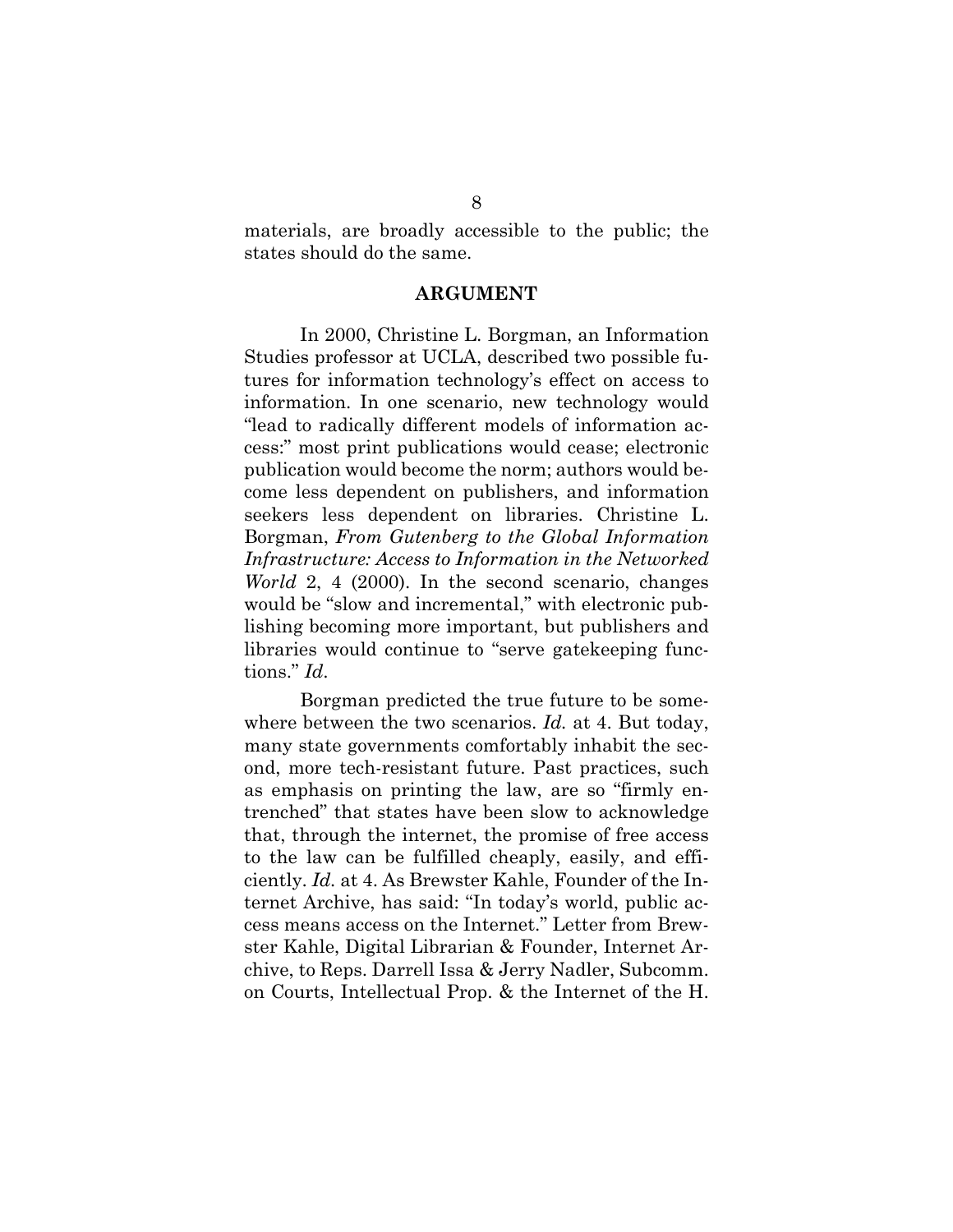Comm. on the Judiciary (Feb. 10, 2017).<sup>9</sup> The federal government is now far down this path—and the states should follow suit.

Long ago, this Court proclaimed that "public policy" prevents *anyone* from holding a copyright in case annotations imbued with the authority of the State. *Banks v. Manchester*, 128 U.S. 244, 253–54 (1888). The Court's subsequent ruling that "no ground of public policy" prevented a court reporter from copyrighting *their own* annotations did not disturb the holding in *Banks*, as court reporters do not speak with the authority of the State. *Callaghan v. Myers*, 128 U.S. 617, 647 (1888).

Georgia and Public.Resource.Org, along with their *amici*, differ on the public policies that should be considered here, and which should have the most weight. *Amici* EPIC et al. urge the Court to reject Georgia's antiquated policy arguments based on traditional publishing costs, and to recognize that free access to the law is not only guaranteed by our country's traditions but also enabled by digital technologies.

### **I. Democratic values require free access to Georgia's official annotated code.**

This Court has long recognized the public's right to access government edicts. The "public policy" concerns that led the Court to bar copyright in judgemade annotations should guide this Court to hold that a legislature's official annotations, contained in the state's one and only official code, cannot be copyrighted.

<sup>9</sup> *Available at* http://blog.archive.org/2017/02/13/internetarchive-offers-to-host-pacer-data/.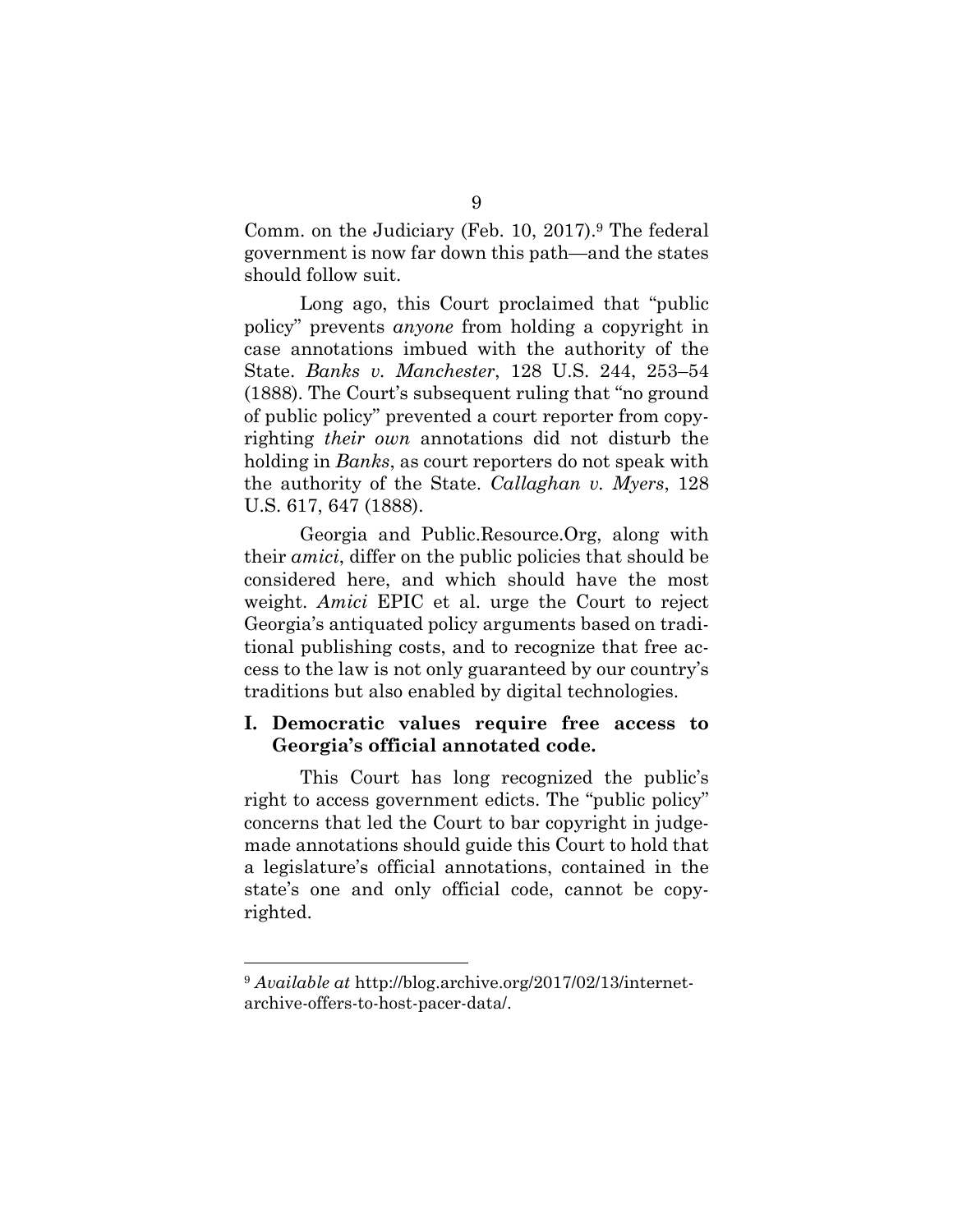More than one hundred and fifty years ago, this Court first recognized that the public has a right to free access to government edicts. In *Wheaton v. Peters*, 33 U.S. 591 (1834), the Court announced that it was "unanimous" that "no reporter has or can have any copyright in the written opinions delivered by this court; and that the judges thereof cannot confer on any reporter any such right." *Id.* at 668.

Fifty years later, this Court determined that no one—not the judge, the state, nor the official court reporter—could hold a copyright in *any* work a judge produces in their capacity as judge. *Banks*, 128 U.S. at 253. *Banks* concerned a report's copyright claim in a compilation of decisions of the Ohio state courts where the judges prepared not only the decisions and opinions, but also the statements of the cases, syllabi, and headnotes. *Id.* The Court was clear that judges could not hold or confer a copyright "against the public at large, in the fruits of their judicial labors." *Id.* The Court explicitly stated that the exemption did not stop at the opinions themselves, but "extends to *whatever work* they perform in their capacity as judges, and as well to the statements of cases and head-notes prepared by them, as to the opinions and decisions themselves." *Id*. (emphasis added). The Court explained that it was a matter of "public policy" that "[t]he *whole work* done by the judges constitutes the authentic exposition and interpretation of the law, which, binding every citizen, is free for publication to all, whether it is a declaration of unwritten law, or an interpretation of a constitution or a statute." *Id*. (citing *Nash v. Lathrop*, 142 Mass. 29, 36 (1886)) (emphasis added).

*Banks* offers a simple rule: the public has a right to access the official work of a court, not just the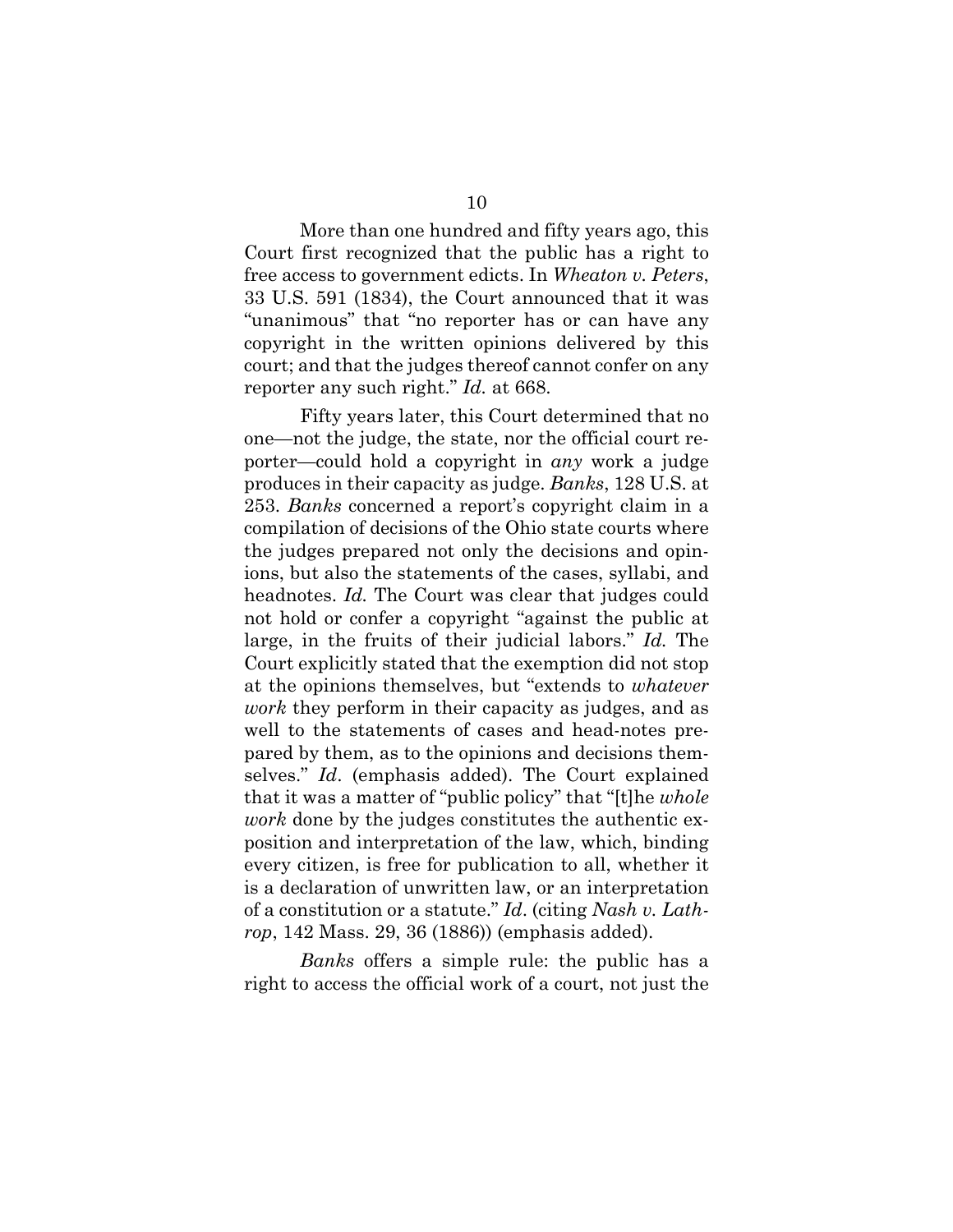text of the opinion but *also* the court's annotations. The Court's decision a few months later did not disturb the rule in *Banks*. The Court reiterated that opinions and judgements must be freely available to all. *Callaghan*, 128 U.S. at 647. At the same time, the Court upheld a copyright in case annotations produced by the reporter of Illinois state court decisions. *Id*. Unlike in *Banks,* the Court found "no ground of public policy" that barred the reporter from copyrighting the annotations. *Id*. The difference between *Banks* and *Callaghan* is that judges speak with the authority of the State, while court reporters do not. A reporter of court decisions has no more authority to say what the law is than any private citizen; the reporter's annotations do not add any additional authoritative understanding to the law.

The Official Code of Georgia Annotated is more like the work in *Banks* than *Callaghan*. Georgia does not simply contract with Lexis to prepare annotations for Georgia's statutes at Lexis's discretion—Georgia and Lexis consider Georgia the author of the annotations, the state directs the creation of the annotations, has final editorial say, and adopts the annotations as their own, conferring the authority of the state on them. Georgia, not Lexis, is the author of the annotations and holds the copyright. JA567. Indeed, Georgia's contract with Lexis describes the annotations as a "work made for hire," *id*., under which, as Georgia acknowledges, "the employer or other person for whom the work was prepared is considered the author." Pet'rs' Br. 11 n3 (citing 17 U.S.C. §§ 101). Under Georgia's agreement with Lexis, Lexis must conform to Georgia's "Publication Manual for the Official Code of Georgia Annotated," which directs, in great detail, the "specific content, style, and publishing standards of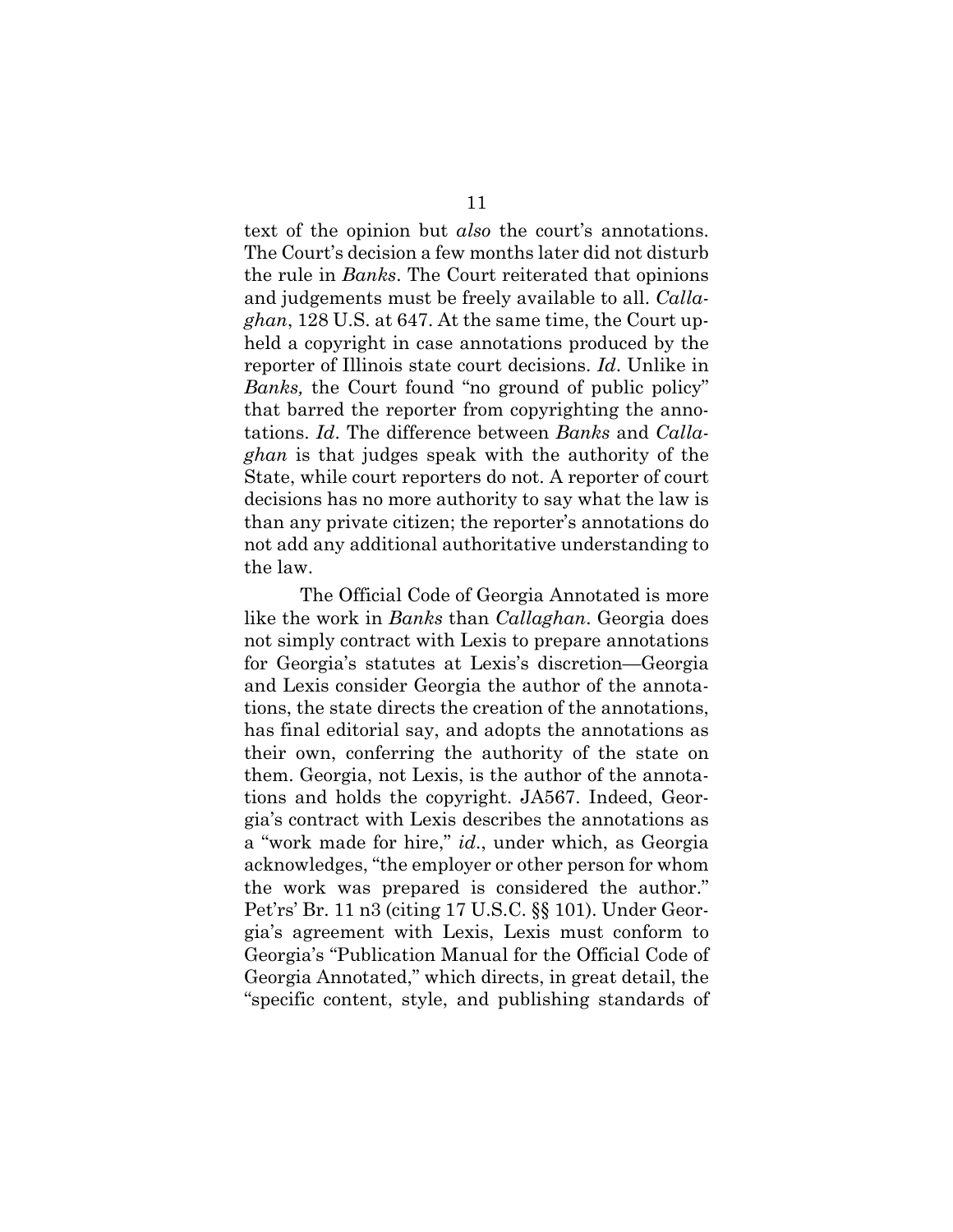the Code." JA536. For instance, the provision on annotations of Attorney General decisions directs Lexis to "[l]ook for statements near the end of the opinion beginning with 'it is my opinion that' or 'it is my unofficial opinion that.'" JA418. The contract between Georgia and Lexis also makes clear that Georgia, not Lexis, has final say "as to material to be included in the Code or as to any codification, *annotation*, or other matter of editorial content." JA569 (emphasis added). The Georgia Assembly then adopts the "statutory portion" of the code "merged" with "annotations, captions, catchlines, history lines, editorial notes, cross-references, indices, title and chapter analyses, and other materials," and the whole work is "published by authority of the state." OCGA § 1-1-1. Finally, the website for the free, unannotated version of the code states that "the latest print version of the OCGA is the authoritative version" of Georgia's statutes, and "in case of any conflict between the materials on this website and the latest print version of the OCGA, the print version shall control." JA190. The annotations are thus part of the "whole work" of the Georgia Assembly imbued with the authority of the State. As in *Banks,*  "public policy," such as those underlying other rights to access, as well as fairness, equity, and judicial efficiency, weigh in favor of denying Georgia's copyright.

Neither *Banks* nor *Callaghan* require showing that a *constitutional* violation would follow from a copyright. The bar is much lower than that: the copyright need only be against "public policy." Many of the works that are clearly in the public domain, such as judicial opinions and statutory text, would clearly violate the constitutional right to due process if withheld from the public. But that only means a potential constitutional violation is a *sufficient* condition for placing a work in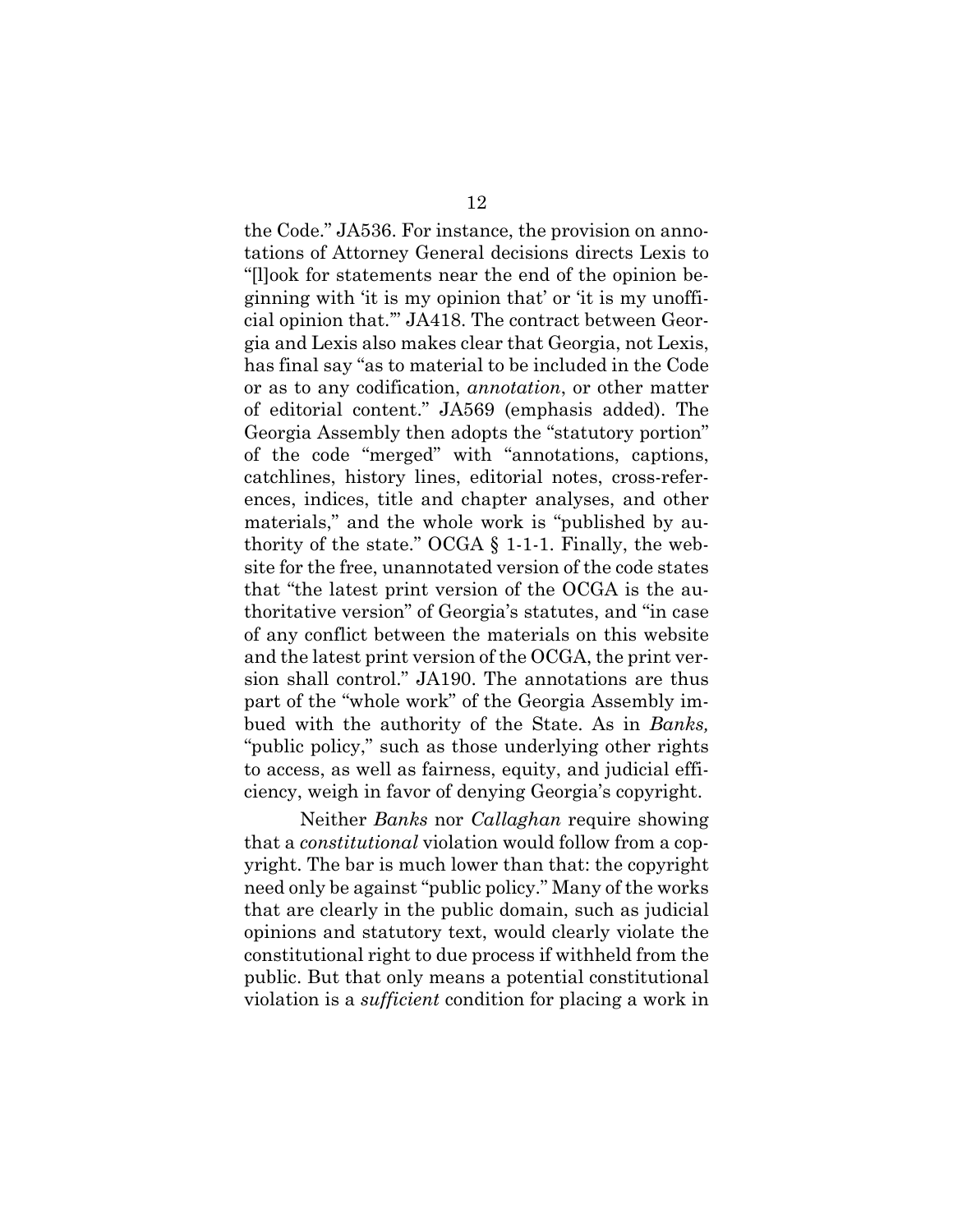the public domain, not that it is a *necessary* condition. There is no indication that the judges or anyone else in *Banks* held out the judges' headnotes as having the force of law. Case headnotes are also not a vehicle for lawmaking, and they certainly do not establish rights or obligations. Nor did the Court make any determination that any of the headnotes added clarification to the underlying opinions. Rather, the *concept* of due process can be a guide to whether a work should be in the public domain, but it need not be the only guide. Indeed, this is how some lower courts have treated due process within the *Banks* framework. *Veeck v. S. Bldg. Code Congress Int'l, Inc.*, 293 F.3d 791, 799 (5th Cir. 2002) (en banc) ("*Banks* does not use the term 'due process.' There is also no suggestion that the Banks concept of free access to the law is a factual determination or is limited to due process, as the term is understood today. Instead, public ownership of the law means precisely that 'the law' is in the 'public domain' for whatever use the citizens choose to make of it."); *see also*  Pamela Samuelson, *Reconceptualizing Copyright's Merger Doctrine*, 63 J. Copyright Soc'y U.S.A. 417, 460–61 (2016) (discussing access to information as justification for recognizing merger doctrine in access to the law cases such as *Veeck*).

In other contexts, this Court has recognized that due process requires that the public have broad access to official government records. In the Fourteenth Amendment context, the Court has found that due process requires access to court records, and in includes an obligation on the State to provide inmates with "adequate, effective, and *meaningful*" access to legal research materials. *Bounds v. Smith*, 430 U.S. 817, 822 (1977) (emphasis added). Meaningful access is necessary to "give prisoners a reasonably adequate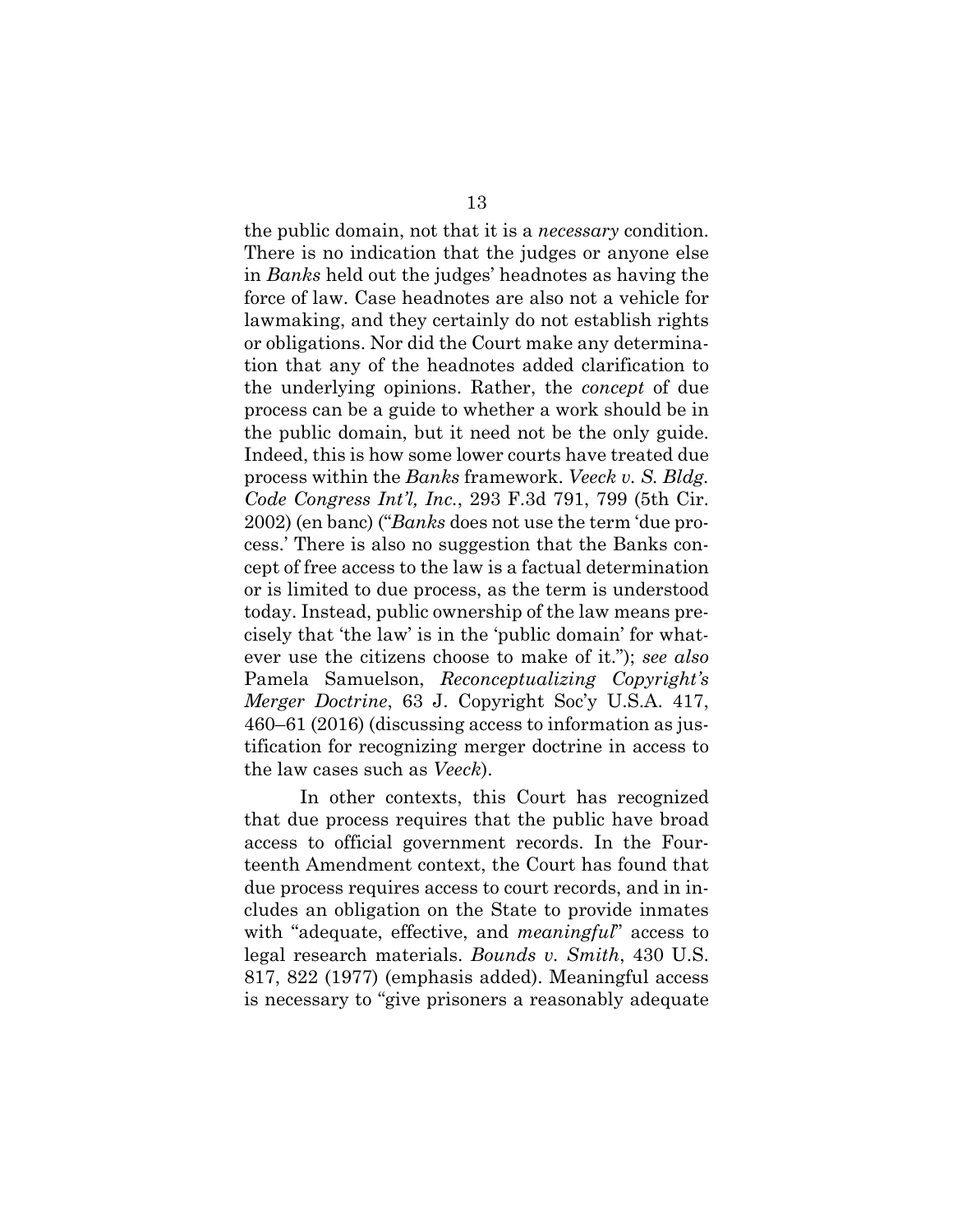opportunity" to present their claims to a court. *Id.* at 824. The necessary first step—indeed, "most importantly"—is to "know what the law is in order to determine whether a colorable claim exists, and if so, what facts are necessary to state a cause of action." *Id*. The annotations in Georgia's official code are the authoritative source for "what the law is" and "what facts are necessary to state a cause of action."

Free access to the annotations in Georgia's official code will also provide the public insight into the meaning of the law that is necessary for meaningful and informed public debate about the scope and meaning of Georgia's laws. In *Richmond Newspapers, Inc. v. Virginia*, 448 U.S. 555 (1980), this Court "firmly established for the first time that the press and general public have a constitutional right of access to criminal trials." *Globe Newspaper Co. v. Superior Ct. for Norfolk Cty.*, 457 U.S. 596, 603 (1982). The plurality in *Richmond Newspapers* grounded this right in part in the understanding that opening the courts "affords citizens a form of legal education," "promotes confidence in the fair administration of justice," and "contribute[s] to public understanding of the rule of law." *Richmond Newspapers*, 448 U.S. at 572–73 (citations omitted). Indeed, the plurality recognized that the right to observe court proceedings, and the broader right to "receive information and ideas," are essential to animate the First Amendment guarantee of freedom of expression. *Id*. at 575–76 (quoting *Kleindienst v. Mandel*, 408 U.S. 753, 762 (1972)). Justice Brennan, writing in concurrence, saw that access to information served a structural purpose: democracy requires "meaningful communication" to survive and "valuable public debate—as well as other civic behavior—must be informed." *Id*. at 586–87 (Brennan, J., concurring).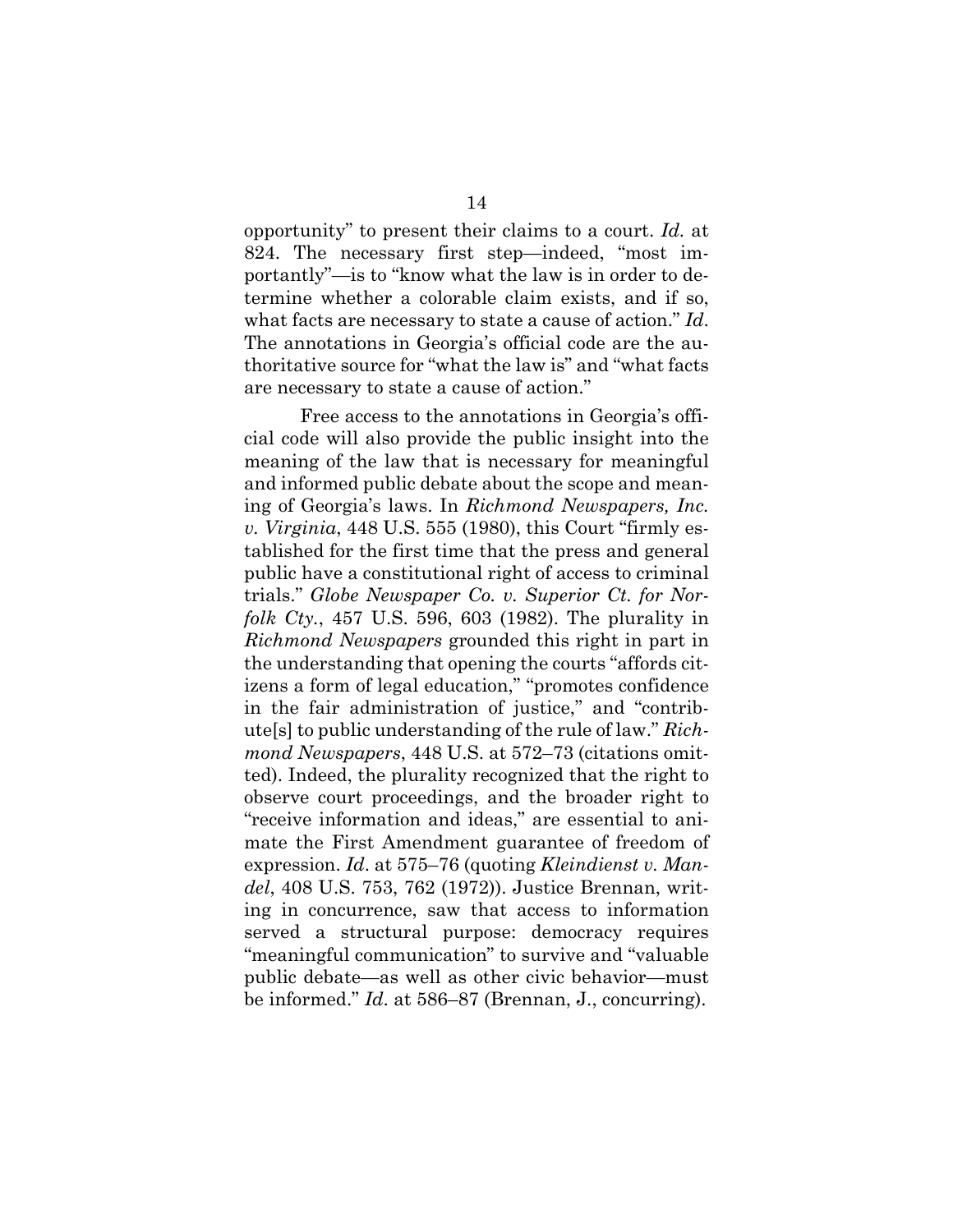Writing for the majority in *Globe Newspaper*, Justice Brennan continued to stress the importance of access to information in a democracy. The Court recognized that "a major purpose" of the First Amendment was to "protect the free discussion of government affairs." *Globe Newspaper*, 457 U.S. at 604 (quoting *Mills v. Alabama*, 384 U.S. 214, 218 (1966)). This protection is meant to "ensure that the individual citizen can effectively participate in and contribute to our republican system of self-government" and that the "constitutionally protected 'discussion of government affairs' is an informed one." *Id*. (citation omitted).

This Court has also recognized a common law right of access to court documents. *Nixon v. Warner Commc'ns*, 435 U.S. 589, 597 (1978). As in the First Amendment context, the Court recognized the structural role access to information in court documents plays in a democracy. Access to court documents allows citizens "to keep a watchful eye on the workings of public agencies" and communicate on "the operation of government." *Id*. at 598 (citations omitted). Even though individual determinations are left to the discretion of trial court judges, the Court was clear that there is "a presumption . . . in favor of public access to judicial records." *Id*. at 602.

Free access to the official annotations in the Georgia code would also promote fairness, equity, and judicial efficiency. While access to judicial opinions and statutory text provides some level of access to the law, "it achieves very little in the way of assisting or empowering citizens who are bound to comply with the laws they lack the independent analytical tools to fully comprehend." Ann M. Bartow, *Open Access, Law, Knowledge, Copyrights, Dominance and Subordina-*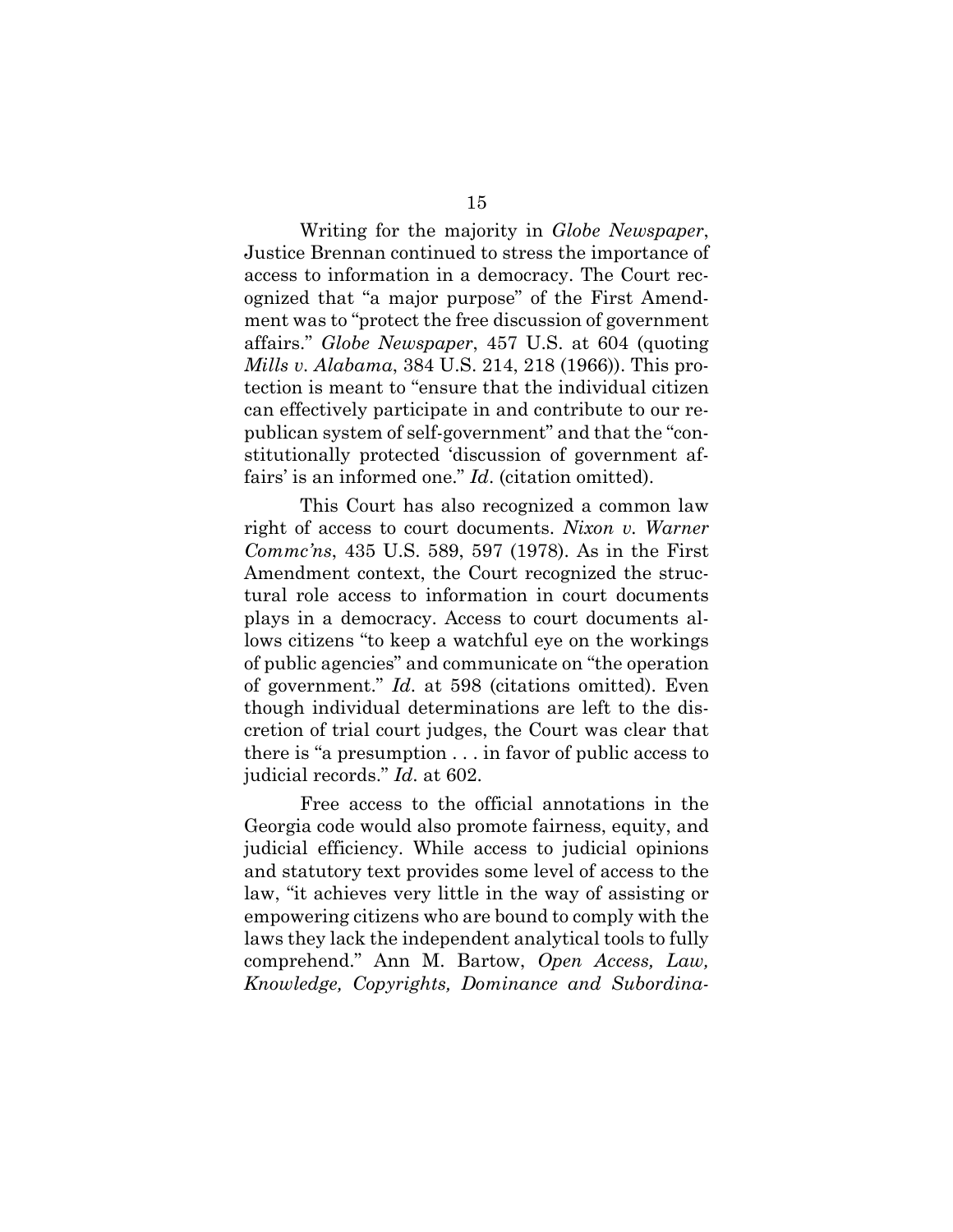*tion*, 10 Lewis & Clark L. Rev. 869, 874 (2006). Meaningful access to the law means that the law is "rendered learnable, teachable, understandable and usable." *Id*. at 875. Without access to explanatory texts, such as annotations, "functional knowledge of the law often requires the interpretive powers of a lawyer." *Id*. The result is that "[a]ttorneys, and those who can readily purchase the time and expertise of attorneys, use the complexity of the law and the legal system to assert dominance over those who lack access to interpretive, no less proactive, legal services." *Id*. Free access to the official annotations of the Georgia state code, then, places citizens on a more equal footing in the legal system, and allows *pro se* parties to represent themselves more easily, saving the judiciary time, effort, and expense.

## **II. Georgia's concerns about printing costs are obsolete as internet publishing makes public access to information cheap, easy, and efficient.**

Georgia acknowledges that the scope of the government edicts doctrine is "a matter of 'public policy.'" Pet'rs' Br. i (quoting *Banks v. Manchester*, 128 U.S. 244, 253–54 (1888)). Yet the State's attempts to argue that it would be "bad policy" to apply the government edicts doctrine to official state code annotations ignore the realities of modern publishing. It is no longer necessary to pull heavy, expensive, leather-bound volumes off a shelf to examine laws, judicial opinions, or executive orders. The federal government and state governments have recognized the benefits of making government information freely available online to the public. The costs of publishing and distributing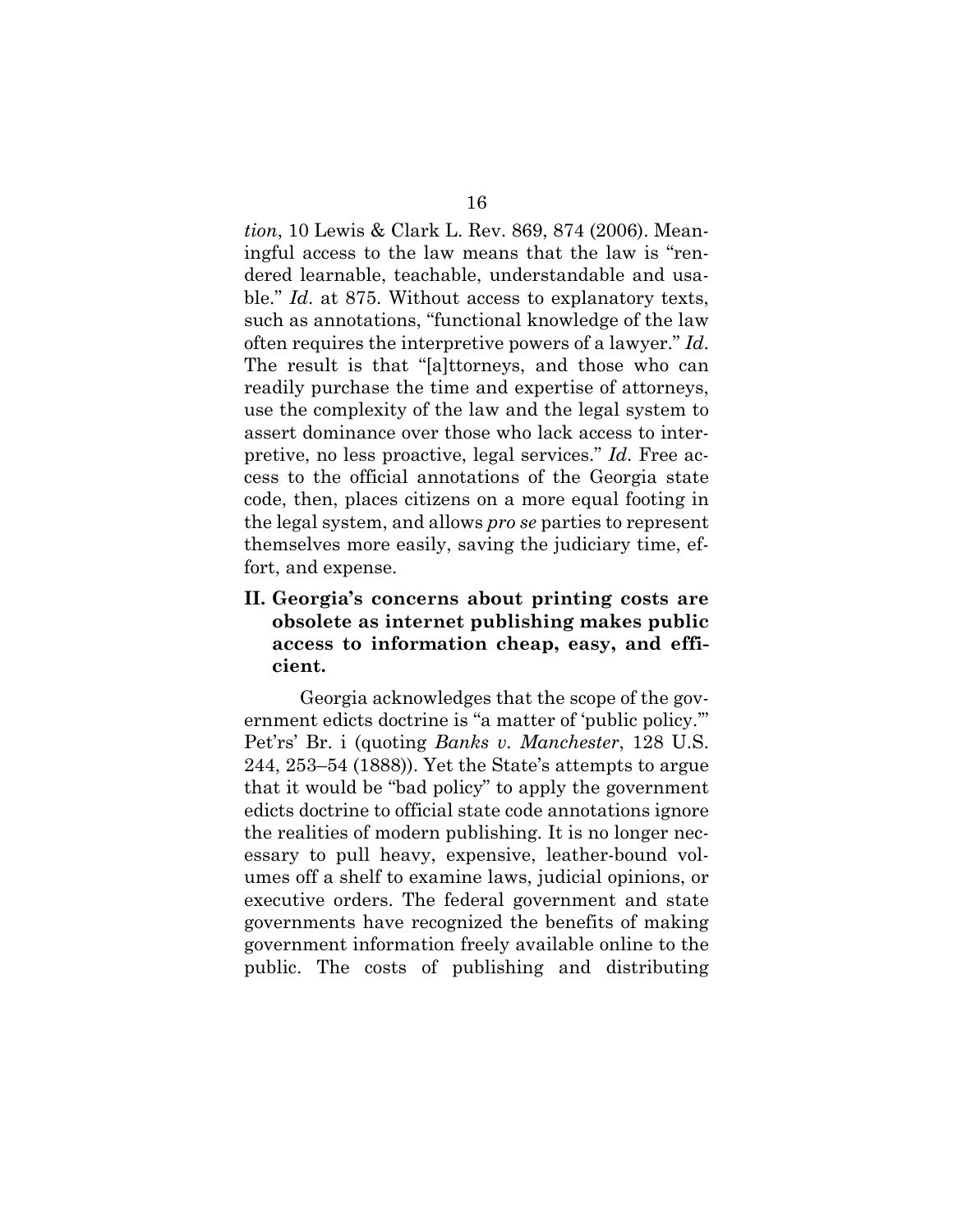information have plummeted, and the business model that Georgia seeks to preserve is obsolete.

Georgia argues that Congress chose to exclude works of the federal government from copyright protection, but not works of state governments, because state governments, unlike the federal government, have to rely on private publishers. Pet'rs' Br. 4, 27–29. Georgia cites to a 1959 study on "Copyright in Government Publishing" that says that "[i]n the nineteenth century much of the public printing for the States was done under contract by private publishers," so the states relied on copyright to fund private printing. Pet'rs' Br. at 27–28. Georgia also cites to a 1961 report that refers to the state of technology in 1909 when states "generally did not have their own facilities for printing" and thus "contracted with private publisher who undertook to print and publish at their own expense as a commercial venture, for which the publishers required copyright." Pet'rs' Br. 4, 28–29. Both of these studies were published decades before digital publishing existed, and the source material is over a hundred years old. It is hard to see why the state of technology more than a century ago should justify copyright protection today.

Much has changed in the field of government publication and distribution of officials records over the last hundred years. In 1985, the Office of Management and Budget first issued Circular A-130 in order to "provide a general policy framework for management of Federal information resources." OMB Circular No. A-130, 50 Fed. Reg. 52,730 (1985). The Circular required all federal agencies to "provide public access to government information, consistent with the Freedom of Information Act" and to disseminate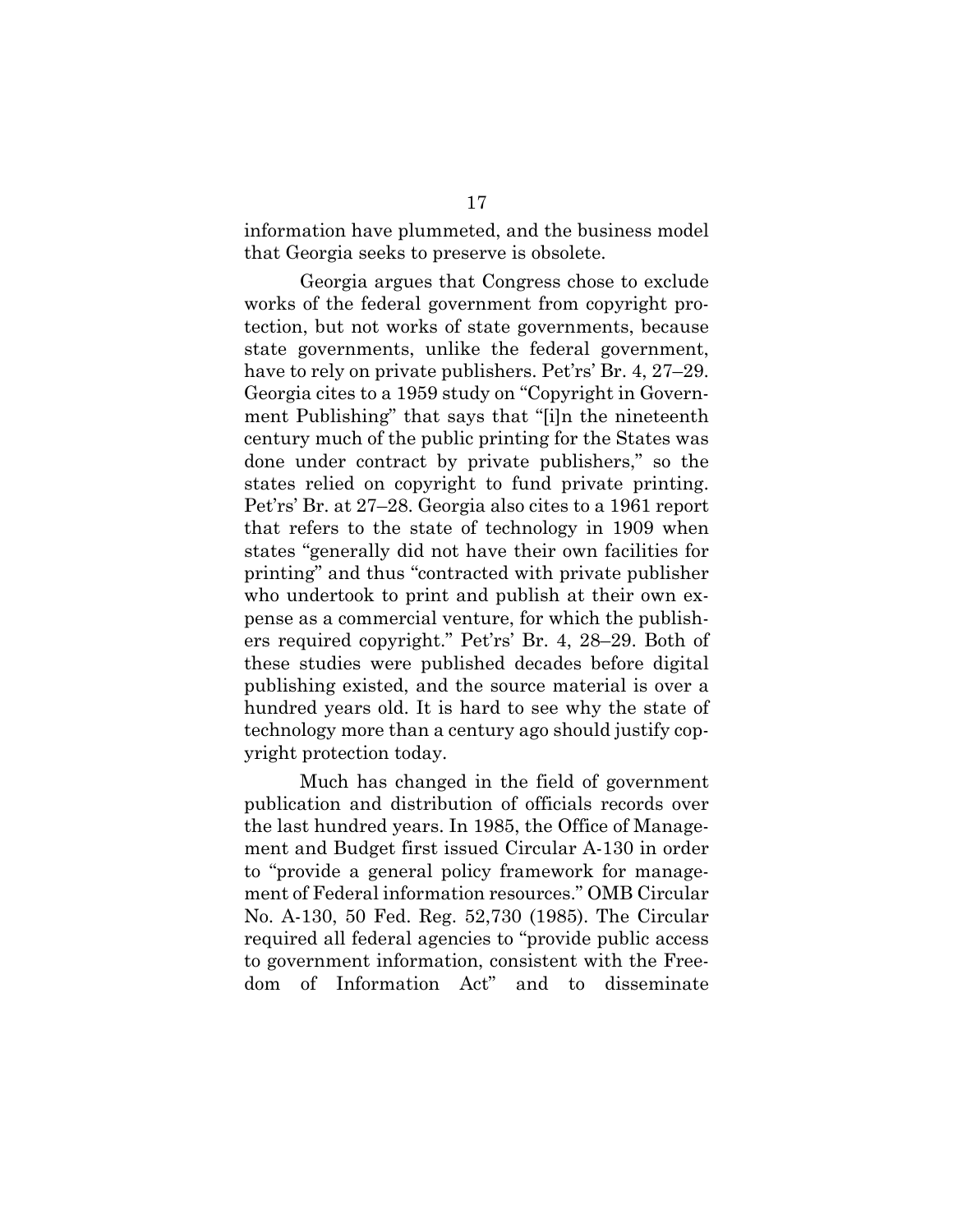government information "[i]n a manner that ensures that members of the public whom the agency has an obligation to reach have a reasonable ability to acquire the information." *Id.* §§ 8.a(6), 8.a(11)(a), 50 Fed. Reg. 52,736. The Circular has been updated by the White House four times since it was first issued, strengthening the requirements that agencies provide the public with easy electronic access to government information.

When Congress passed the E-Government Act of 2002, Pub. L. 107-347, 116 Stat. 2899, it emphasized the need to "take full advantage of improved Government performance that can be achieved through the use of Internet-based technology" and to "promote the use of the Internet and emerging technologies within and across Government agencies to provide citizencentric Government information and services." E-Government Act  $\S 2$ , 116 Stat. 2900–01. The E-Government Act mandated that federal government agencies and courts "maintain and promote an integrated Internet-based system of providing the public with access to Government information and services." *Id*. § 204, 116 Stat. 2913. Congress also specifically mandated that each federal court establish and maintain a website that provides access to key legal documents including: "Local rules and standing or general orders of the court;" "Individual rules, if in existence, of each justice or judge in that court;" "docket information for each case;" and "the substance of all written opinions issued by the court." *Id*. § 205, 116 Stat. 2913.

The E-Government Act was passed nearly twenty years ago, and the federal government has continued to adapt and expand its deployment of Internetbased government information systems since then. Indeed, in 2014, the Government Printing Office, the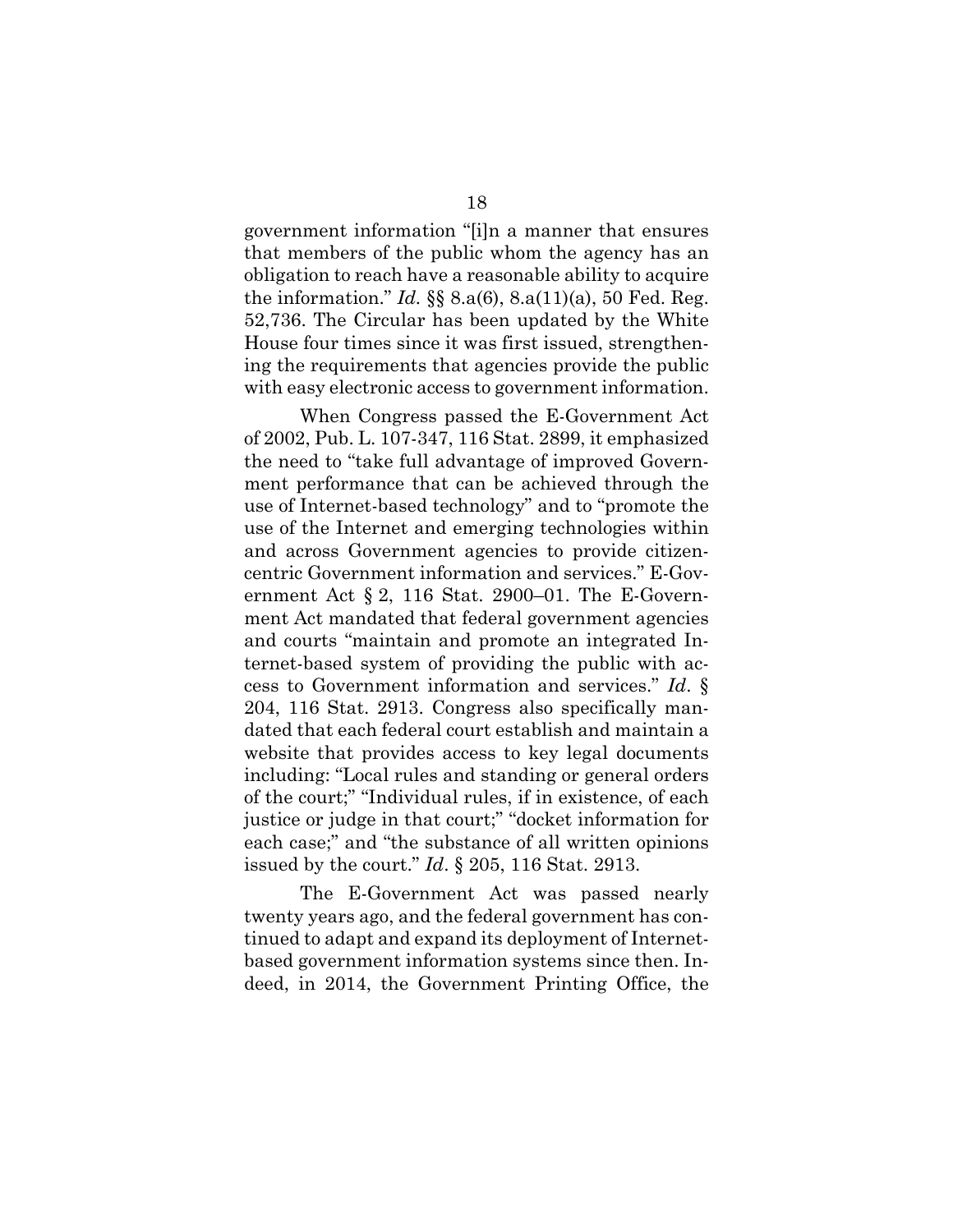legislative branch agency responsible for "Keeping America Informed," was officially renamed the Government Publishing Office (GPO). Consolidated and Further Continuing Appropriations Act of 2015, Pub. L. 113-235, 128 Stat. 2537 (2014). This change followed a comprehensive report by the National Academy of Public Administration, which found that:

> The amount and types of information being created by the federal government has exploded with the advent of digital publishing. In many ways, this has been a boon for the public: more government information is reaching more people, more quickly than ever before.

Nat'l Acad. Of Pub. Admin, *Rebooting the Government Printing Office: Keeping America Informed in the Digital Age* 29 (2013). The study found that "demand for federal print products has declined by half over the past twenty years, but the demand for information that government creates has only increased." *Id*. at 1. Today the GPO's "primary information dissemination program . . . is predominantly electronic." U.S. Gov't Publ'n Office, *GPO FY18-22 Strategic Plan* 3.<sup>10</sup> The GPO provides public access "to more than 1.5 million searchable titles" through its official website www.govinfo.gov. *Id.* This includes the Budget of the U.S. Government, the Code of Federal Regulations, Congressional Records, the Federal Register, the United States Code, and United States Court Opinions.

<sup>10</sup> https://www.gpo.gov/docs/default-source/mission-visionand-goals-pdfs/gpo-strategic-plan-fy2019-2017.pdf.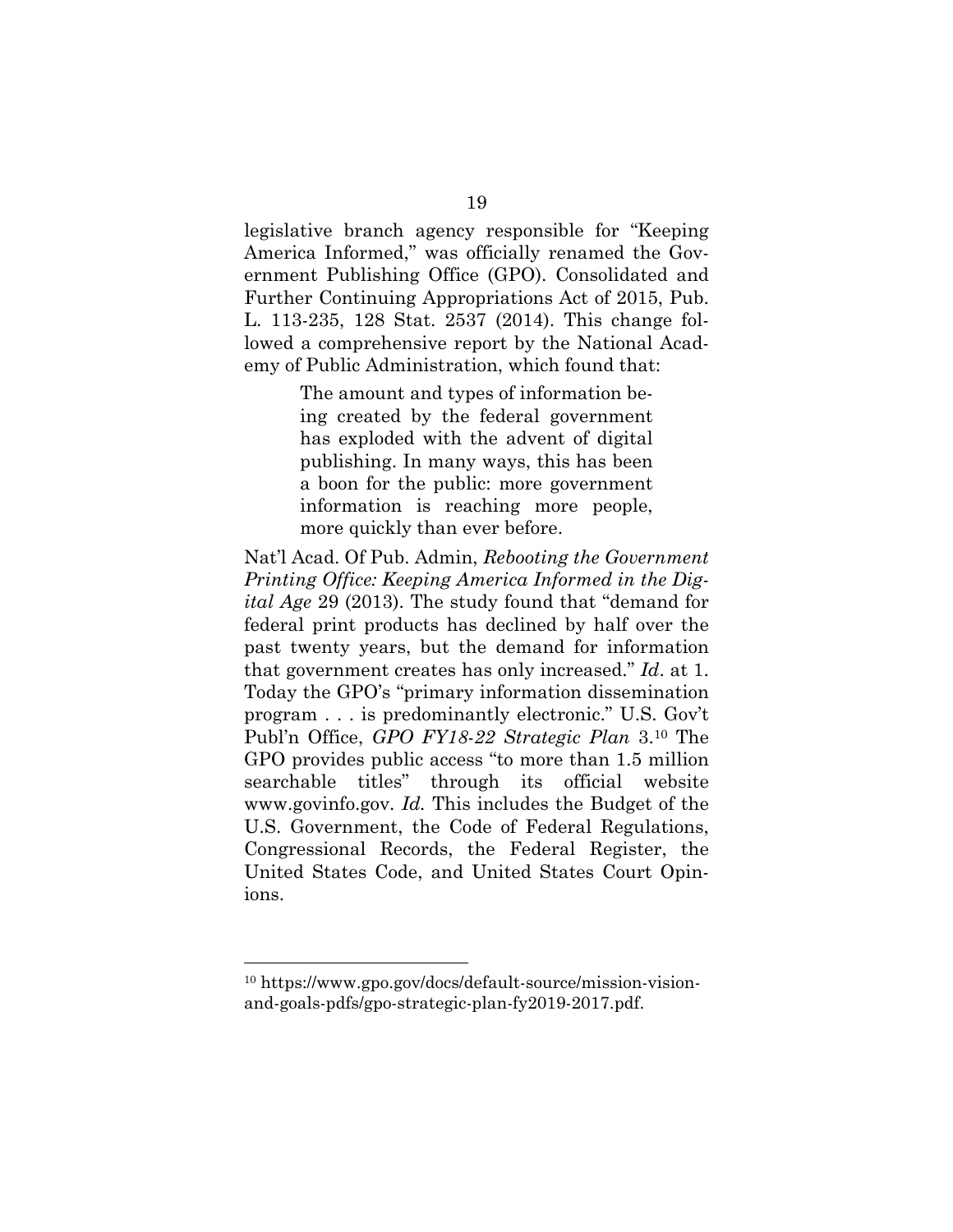In addition to the millions of official government records made available by the GPO, the Office of Law Revision Counsel ("OLRC") in the U.S. House of Representatives has made the entire, official U.S. Code available for free on the Internet.<sup>11</sup> The printed, "main edition" of the U.S. Code, is prepared by the GPO every six years with five annual cumulative supplements printed in intervening years. Office of the Law Revision Counsel, U.S. House of Rep., *About the United States Code and This Website*.12 But unlike the old main edition, the new online versions of the code are always "available for searching and browsing . . . [in] the most current version" and the "OLRC staff updates this version throughout a congressional session on an ongoing basis." *Id*. The OLRC website also allows access to and searching of prior year versions of the Code going back to 1994. *Id*.

The development and recent expanded availability of the U.S. Code illustrate why it is good policy to make official sources of law freely available to the public. The U.S. Code main edition is available for purchase from the GPO at the U.S. Government Bookstore. The hardback edition costs ~\$150 per volume and there are more than 40 volumes (the total cost for the full set would be over \$6,000). U.S. Gov't Publ'n Office, *U.S. Government Bookstore: United States Code*.13 The GPO also sells a CD-ROM version of the U.S. Code for list price of \$30.00, but only currently offers 2006, 2007, and 2008 editions (at a discounted rate of \$15). *Id*. Meanwhile, the OLRC makes

<sup>11</sup> https://uscode.house.gov.

<sup>12</sup> https://uscode.house.gov/about\_code.xhtml.

<sup>13</sup> https://bookstore.gpo.gov/catalog/united-states-code.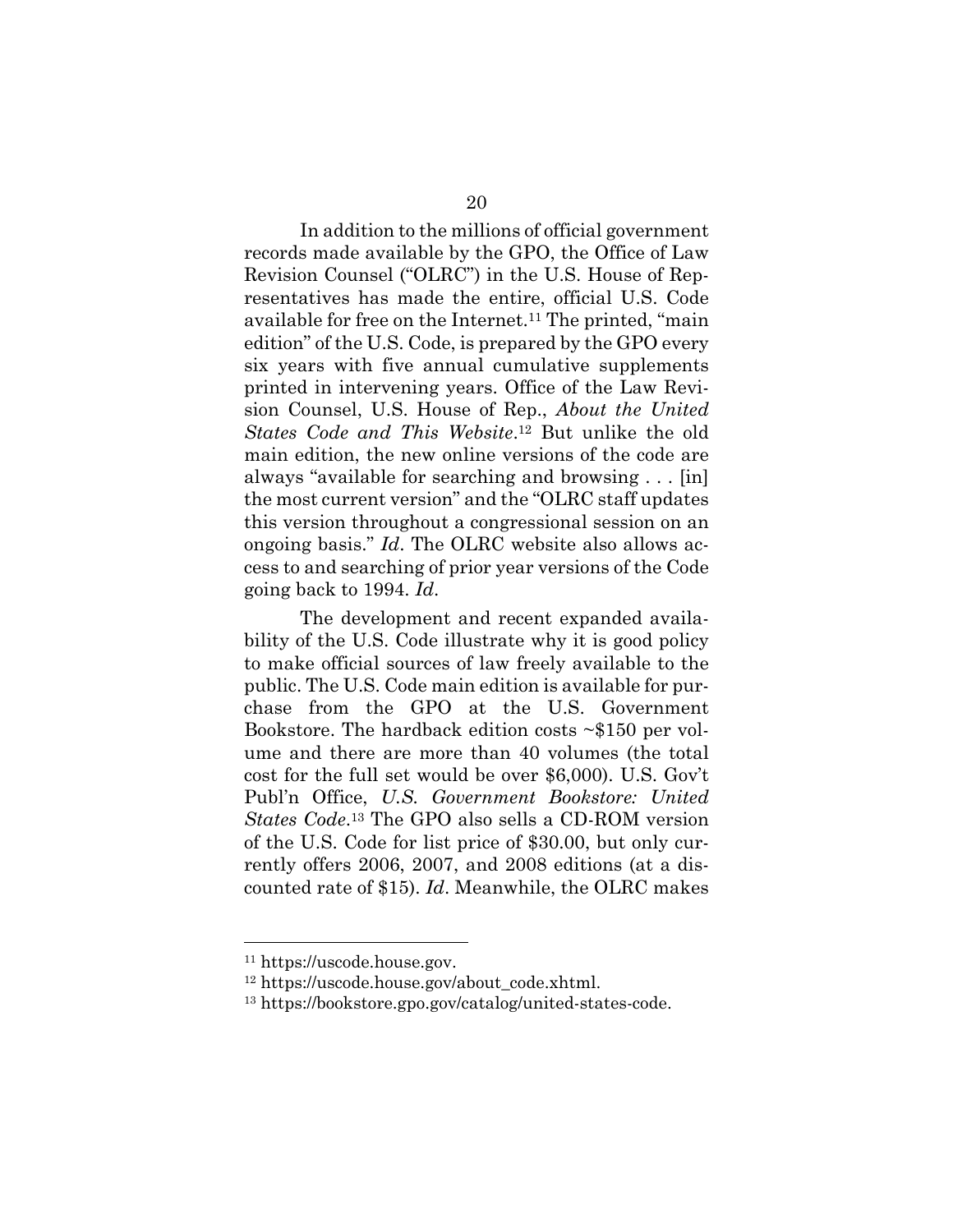the full and most current version of U.S. Code available for free online, along with archived prior versions.

These prices make clear that the cost of publishing has been dramatically reduced by the advent of digital publishing and Internet distribution. And the U.S. Code itself was developed as a way to "keep current an official and positive codification of the laws of the United States," 2 U.S.C. § 285a, which had previously been developed through iterative adoption of Statutes at Large. *See* Office of the Law Revision Counsel, U.S. House of Rep., *The United States Code – What It Is … What It Isn't … And What It Could Be*.14 As Congress has explained, it is essential that "the general and permanent provisions of Federal statutory law [be] findable and accessible." *Id*. The same should be true of the official law of the State of Georgia.

<sup>14</sup> https://uscode.house.gov/about/WhatTheCodeIs.pdf.